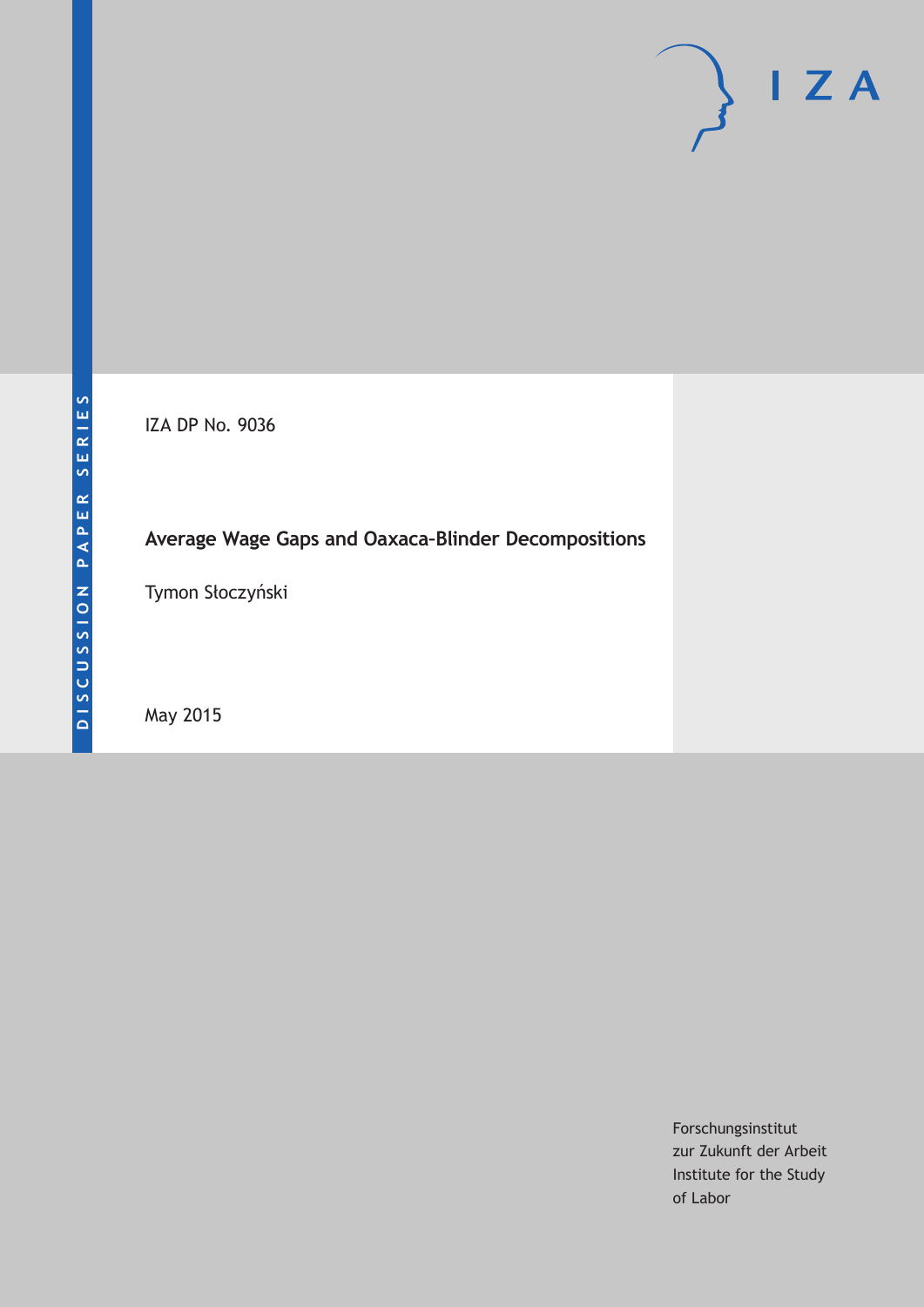# **Average Wage Gaps and Oaxaca–Blinder Decompositions**

### **Tymon Słoczyński**

*Warsaw School of Economics and IZA*

### Discussion Paper No. 9036 May 2015

IZA

P.O. Box 7240 53072 Bonn Germany

Phone: +49-228-3894-0 Fax: +49-228-3894-180 E-mail: iza@iza.org

Any opinions expressed here are those of the author(s) and not those of IZA. Research published in this series may include views on policy, but the institute itself takes no institutional policy positions. The IZA research network is committed to the IZA Guiding Principles of Research Integrity.

<span id="page-1-0"></span>The Institute for the Study of Labor (IZA) in Bonn is a local and virtual international research center and a place of communication between science, politics and business. IZA is an independent nonprofit organization supported by Deutsche Post Foundation. The center is associated with the University of Bonn and offers a stimulating research environment through its international network, workshops and conferences, data service, project support, research visits and doctoral program. IZA engages in (i) original and internationally competitive research in all fields of labor economics, (ii) development of policy concepts, and (iii) dissemination of research results and concepts to the interested public.

IZA Discussion Papers often represent preliminary work and are circulated to encourage discussion. Citation of such a paper should account for its provisional character. A revised version may be available directly from the author.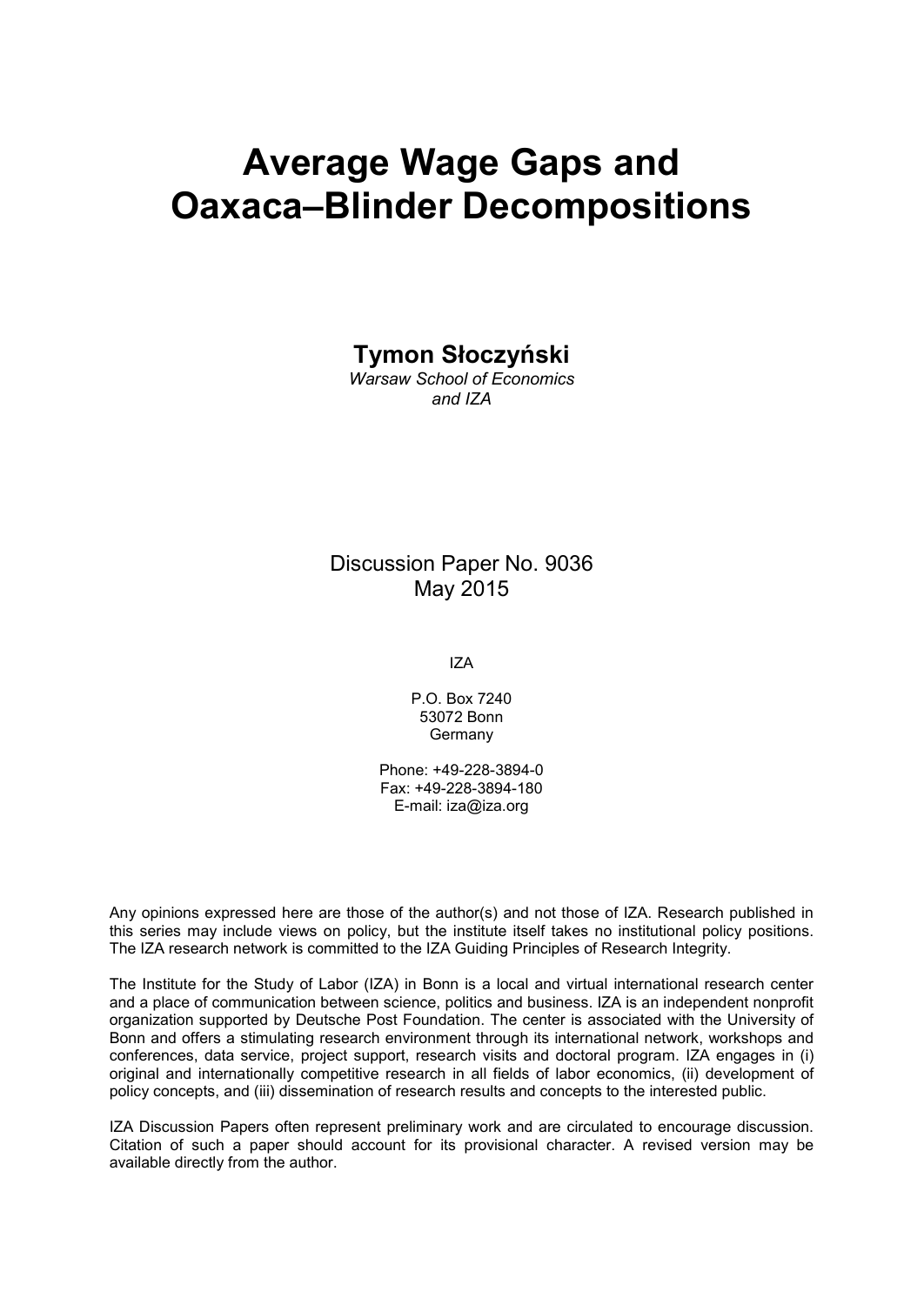IZA Discussion Paper No. 9036 May 2015

# **ABSTRACT**

# **Average Wage Gaps and Oaxaca–Blinder Decompositions[\\*](#page-1-0)**

In this paper I develop a new version of the Oaxaca–Blinder decomposition whose unexplained component recovers a parameter which I refer to as *the average wage gap*. Under a particular conditional independence assumption, this estimand is equivalent to the average treatment effect (ATE). I also provide treatment-effects reinterpretations of the Reimers, Cotton, and Fortin decompositions as well as estimate average wage gaps, average wage gains for men, and average wage losses for women in the United Kingdom. Conditional wage gaps increase across the wage distribution and therefore, on average, male gains are larger than female losses.

JEL Classification: C21, J31, J71

Keywords: decomposition methods, gender wage gaps, glass ceilings, treatment effects

Corresponding author:

Tymon Słoczyński Department of Economics I Warsaw School of Economics ul. Madalinskiego 6/8 p. 228 02-513 Warszawa Poland E-mail: [tymon.sloczynski@gmail.com](mailto:tymon.sloczynski@gmail.com)

A previous version of this paper circulated under the title "Population Average Gender Effects" (IZA DP No. 7315). I am grateful to Krzysztof Karbownik, Michał Myck, and two anonymous referees for detailed comments on earlier drafts of this paper as well as to Arun Advani, Joshua Angrist, Anna Baranowska-Rataj, Thomas Crossley, Steven Haider, Patrick Kline, Mateusz Myśliwski, Ronald Oaxaca, Jörg Schwiebert, Gary Solon, Adam Szulc, Joanna Tyrowicz, Glen Waddell, Rudolf Winter-Ebmer, Jeffrey Wooldridge, and seminar and conference participants at many institutions for further comments and discussions. I acknowledge financial support from the National Science Centre (grant DEC-2012/05/N/HS4/00395), the Foundation for Polish Science (a START scholarship), and the "Weź stypendium—dla rozwoju" scholarship program. I would also like to thank the Clifford and Mary Corbridge Trust, the Cambridge European Trust, and the Faculty of Economics at the University of Cambridge for financial support which allowed me to undertake graduate studies at the University of Cambridge where this project was started. Data used in this paper come from the UK Data Archive at the University of Essex. It bears no responsibility, however, for data analysis or interpretation presented in this paper.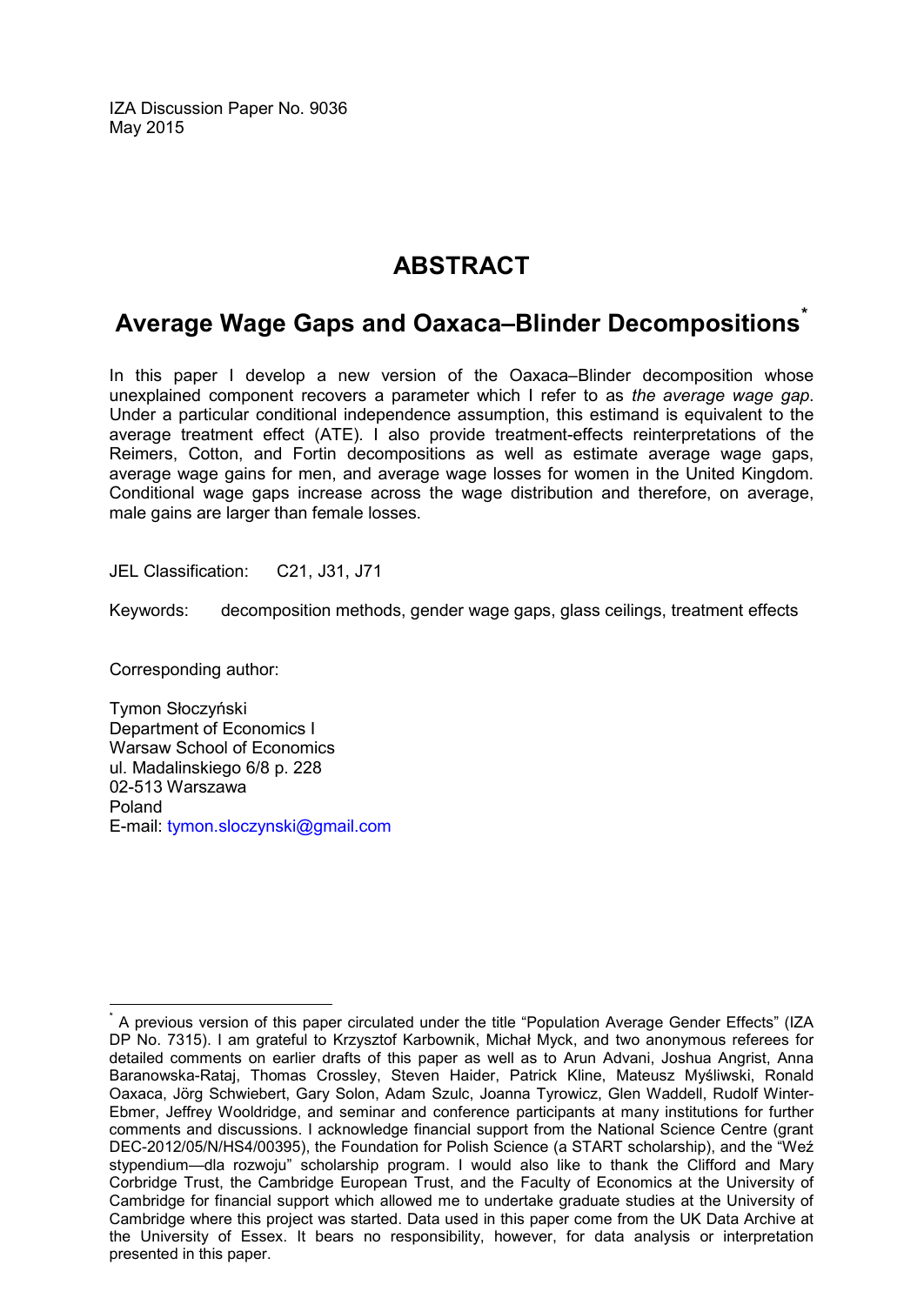# **1 Introduction**

Since the seminal contributions of [Oaxaca](#page-25-0) [\(1973\)](#page-25-0) and [Blinder](#page-22-0) [\(1973\)](#page-22-0), one of the most extensive strands of the literature in empirical labor economics has aimed at decomposing wage gaps into components attributable to group composition and net effects of group membership, often referred to as the explained component and the unexplained component, respectively. Recently, several researchers [\(Barsky](#page-22-1) *et al.*, [2002;](#page-22-1) [Black](#page-22-2) *et al.*, [2006,](#page-22-2) [2008;](#page-22-3) [Melly, 2006;](#page-24-0) [Fortin](#page-23-0) *et al.*, [2011;](#page-23-0) [Kline, 2011\)](#page-24-1) have noted that the unexplained component in the most basic version of the Oaxaca–Blinder decomposition can sometimes be interpreted as the average treatment effect on the treated (ATT).<sup>[1](#page-3-0)</sup> In this paper I extend this literature by deriving a new version of the Oaxaca–Blinder decomposition whose unexplained component can be interpreted as the average treatment effect (ATE), which is likely to be the primary object of interest in various empirical contexts. Because the potential outcome model (see, *e.g.*, [Holland, 1986;](#page-23-1) [Imbens and Wooldridge, 2009\)](#page-24-2) is rarely invoked in the wage gap literature, I usually refer to this object as *the average wage gap*—an equivalent parameter which lacks a causal interpretation.

It is important to note that this new decomposition is distinct from previous versions of the so-called "generalized Oaxaca–Blinder decomposition" [\(Reimers, 1983;](#page-25-1) [Cot](#page-22-4)[ton, 1988;](#page-22-4) [Neumark, 1988;](#page-25-2) [Oaxaca and Ransom, 1994;](#page-25-3) [Fortin, 2008\)](#page-23-2), although it easily fits into this class of models. Different members of this class are defined by the choice of *the comparison wage structure*—a counterfactual wage setting function with which all actual wages are compared. In this paper I study whether the average wage gap can be recovered with some version of the generalized Oaxaca–Blinder decomposition. I derive such a new model which uses a linear combination of the regression coefficients for both subpopulations (advantaged and disadvantaged workers) as the comparison wage structure. However, these coefficients are weighted in a nonstandard way, namely the population proportion of advantaged workers is used to weight the coefficients for disadvantaged workers, and vice versa. Clearly, such a weighting procedure may at first look counterintuitive.[2](#page-3-1) Nevertheless, within the framework of this paper the role of each group's wage structure is to serve as the counterfactual for the other group, and therefore we should

<span id="page-3-0"></span> $1$ Other contributions to the decomposition literature have recently concentrated on semi- and nonparametric analogues of traditional Oaxaca–Blinder decompositions [\(Barsky](#page-22-1) *et al.*, [2002;](#page-22-1) [Black](#page-22-2) *et al.*, [2006,](#page-22-2) [2008;](#page-22-3) Frölich, 2007; [Mora, 2008;](#page-24-3) Ñopo, 2008) and extensions to other distributional statistics besides the mean [\(Juhn](#page-24-4) *et al.*, [1993;](#page-24-4) [DiNardo](#page-23-4) *et al.*, [1996;](#page-23-4) [Machado and Mata, 2005;](#page-24-5) [Melly, 2005;](#page-24-6) [Firpo](#page-23-5) *et al.*, [2007;](#page-23-5) [Cher](#page-22-5)[nozhukov](#page-22-5) *et al.*, [2013\)](#page-22-5).

<span id="page-3-1"></span><sup>&</sup>lt;sup>2</sup>Note that a similar model had already been used by [Duncan and Leigh](#page-23-6) [\(1985\)](#page-23-6) in an application to union wage premiums, but such an approach was criticized—as "not a very intuitive procedure"—by [Oaxaca and](#page-25-5) [Ransom](#page-25-5) [\(1988\)](#page-25-5).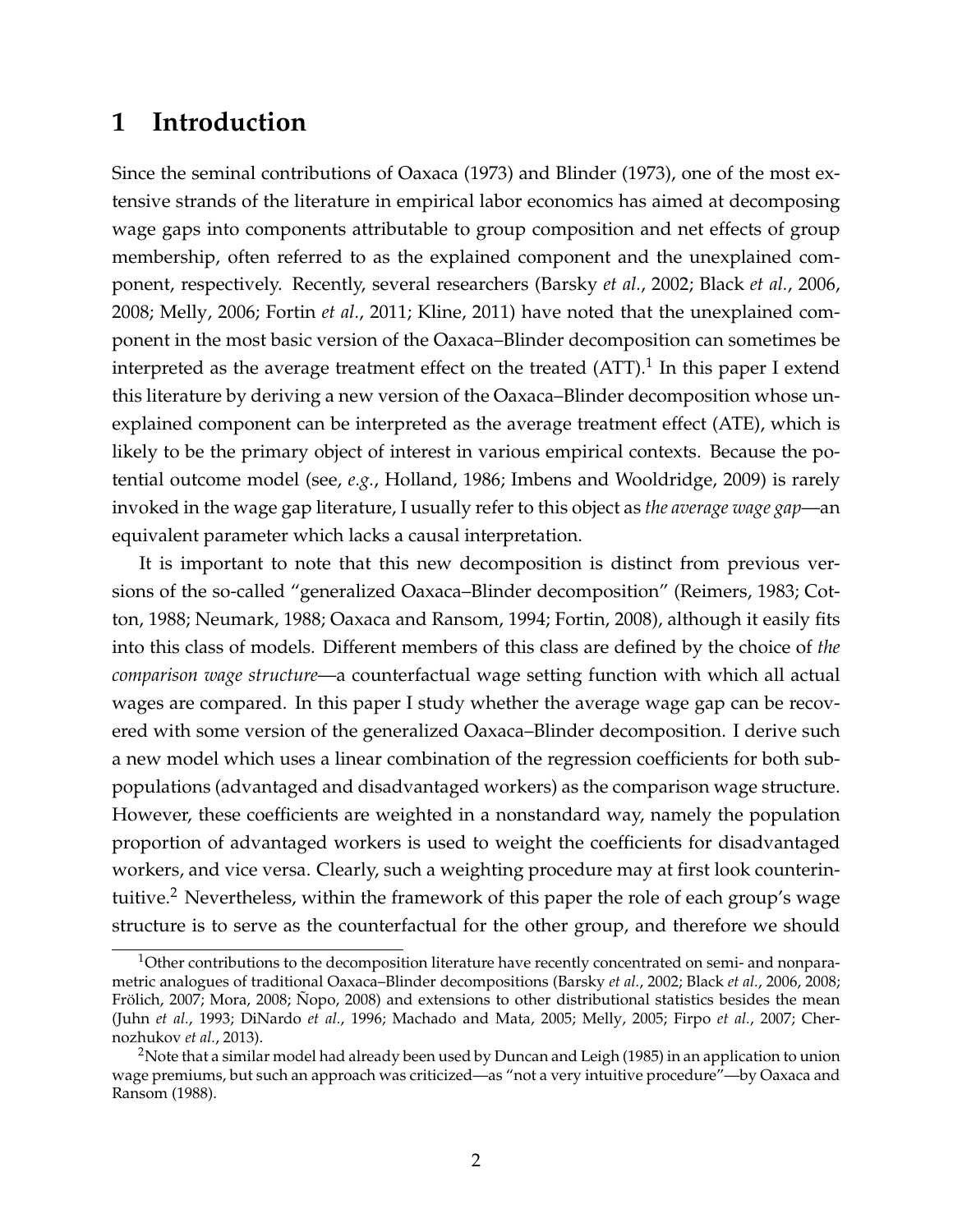indeed put more weight on the coefficients for the smaller group in order to recover the average wage gap. Note that a similar intuition can also be applied to provide a reinterpretation of the [Reimers](#page-25-1) [\(1983\)](#page-25-1), [Cotton](#page-22-4) [\(1988\)](#page-22-4), and [Fortin](#page-23-2) [\(2008\)](#page-23-2) decompositions. Each of these decompositions is easily shown to recover some generally uninteresting weighted average of conditional wage gaps.

As demonstrated by [Fortin](#page-23-0) *et al.* [\(2011\)](#page-23-0), identification of the explained component and the unexplained component requires a set of assumptions: simple counterfactual treatment, overlapping support, and conditional independence/ignorability. The assumptions of a simple counterfactual treatment and conditional independence together imply that the conditional wage distribution remains invariant to manipulations of the marginal distribution of covariates ("invariance of conditional distributions"). Therefore, it is possible to construct a counterfactual wage distribution which would be observed if disadvantaged workers were paid according to the wage setting function of advantaged workers, and vice versa. Then, the unexplained component can be interpreted as a treatment effect provided that the potential outcome model is also invoked—which might not be desirable, however, in the wage gap literature.

In this paper I also provide an empirical example which uses my new decomposition as well as other econometric methods to study gender wage gaps with the UK Labour Force Survey (LFS) data, for each year from 2002 to 2010. In particular, the standard parametric approach is complemented by normalized reweighting and a combination of stratification and different versions of the Oaxaca–Blinder decomposition. Importantly, I provide separate estimates of the average wage gap, the average wage gain for men, and the average wage loss for women. This is the first paper to clarify the distinction between these parameters and provide separate estimates for each of them.

#### **2 Theory**

#### **2.1 Framework and Notation**

Consider a population which is divided into two mutually exclusive groups, indexed by  $d_i \in \{0,1\}$  and referred to as the advantaged group ( $d_i = 1$ ) and the disadvantaged group  $(d_i = 0)$ . For each unit *i*, we also observe a (log) wage,  $y_i$ , and a row vector of covariates, *X*<sub>*i*</sub>. In that case, E[ $y_i$  | *X*<sub>*i*</sub> = *x*, *d*<sub>*i*</sub> = 1] is the expected (log) wage of an advantaged worker with observed characteristics  $X_i = x$  and  $E[y_i | X_i = x, d_i = 0]$  is the expected (log) wage of a disadvantaged worker with these characteristics. Moreover, define *the conditional wage gap* to be  $\tau(x) = \mathbb{E}[y_i \mid X_i = x, d_i = 1] - \mathbb{E}[y_i \mid X_i = x, d_i = 0]$ , *i.e.* the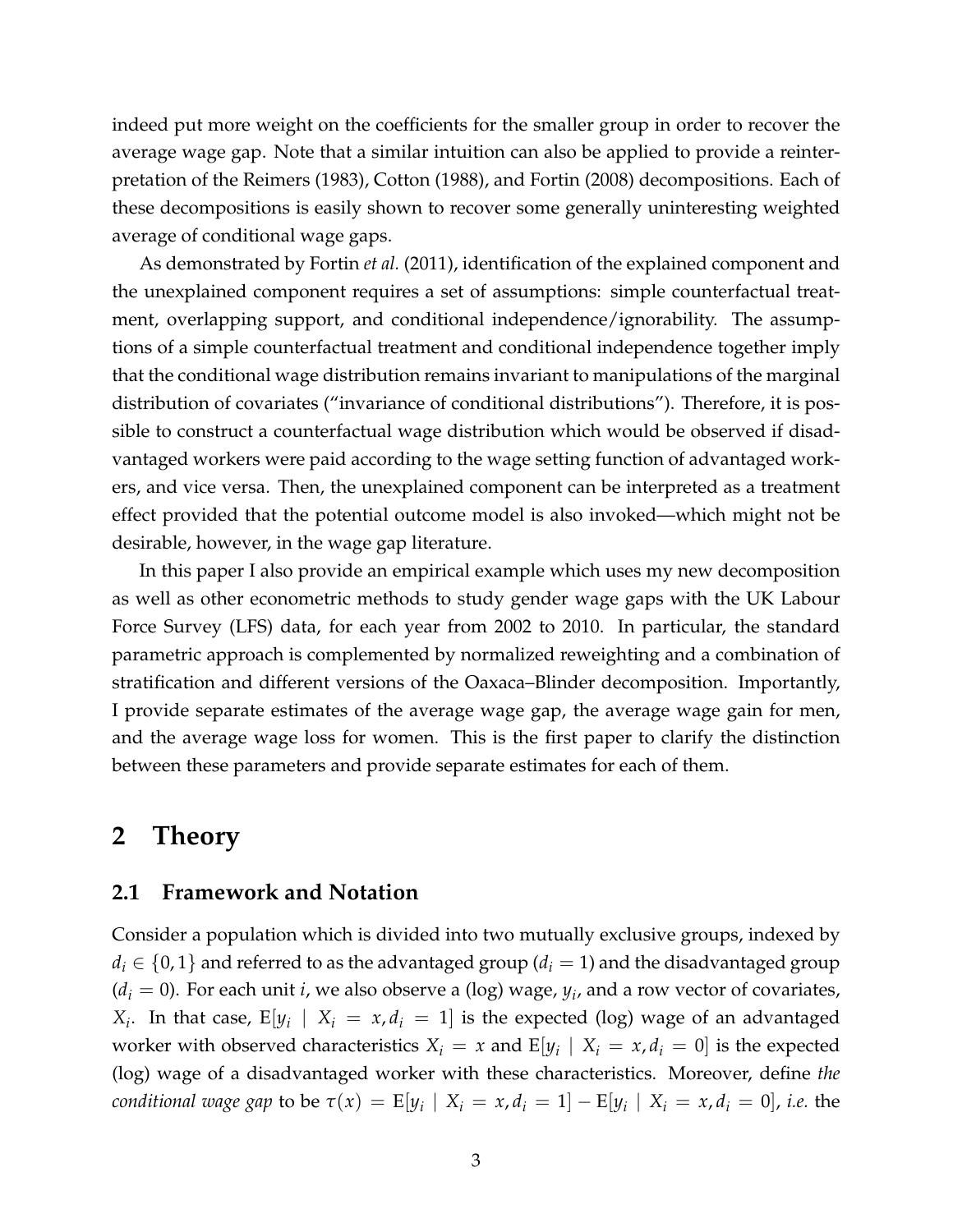gap between the expected (log) wages of an advantaged worker and a disadvantaged worker with  $X_i = x$ . Dependent on the question we wish to answer, we may average  $\tau(X_i)$  over the whole population, over the subpopulation of advantaged workers or over the subpopulation of disadvantaged workers. Define *the average wage gap* to be:

$$
\tau_{gap} = \mathbb{E}[\tau(X_i)]. \tag{1}
$$

Within the framework of a potential outcome model, and under additional assumptions, this parameter is equivalent to the average treatment effect. Moreover, define *the average wage gain for advantaged workers* and *the average wage loss for disadvantaged workers* to be:

$$
\tau_{gain} = \mathbb{E}[\tau(X_i) \mid d_i = 1] \quad \text{and} \quad \tau_{loss} = \mathbb{E}[\tau(X_i) \mid d_i = 0], \quad (2)
$$

respectively. Similarly, under certain conditions, these parameters can be regarded as equivalents of the average treatment effect on the treated and the average treatment effect on the controls. It is also the case that:

$$
\tau_{gap} = P[d_i = 1] \cdot \tau_{gain} + P[d_i = 0] \cdot \tau_{loss}.
$$
\n(3)

Thus, a particular weighted average of the average wage gain for advantaged workers and the average wage loss for disadvantaged workers is equal to the average wage gap.

It is important to note that without further assumptions  $\tau(x)$ ,  $\tau_{gap}$ ,  $\tau_{gain}$ , and  $\tau_{loss}$ cannot be interpreted as causal or counterfactual; they are also identified from the data. As demonstrated by [Fortin](#page-23-0) *et al.* [\(2011\)](#page-23-0), a counterfactual interpretation can be justified by a set of three additional assumptions: simple counterfactual treatment, overlapping support, and conditional independence/ignorability. These assumptions are discussed below for completeness.

**Assumption 1** (*Simple Counterfactual Treatment*). *The observed wage structure of advantaged (disadvantaged) workers represents a counterfactual wage structure for disadvantaged (advantaged) workers.*

This assumption restricts the analysis to counterfactuals which are based on the observed wage structure for the other group. In other words, the observed wage structure of advantaged workers provides a counterfactual for disadvantaged workers, and vice versa. It is important to note that this assumption rules out the presence of general equilibrium effects, and this might be a substantial restriction in some empirical contexts.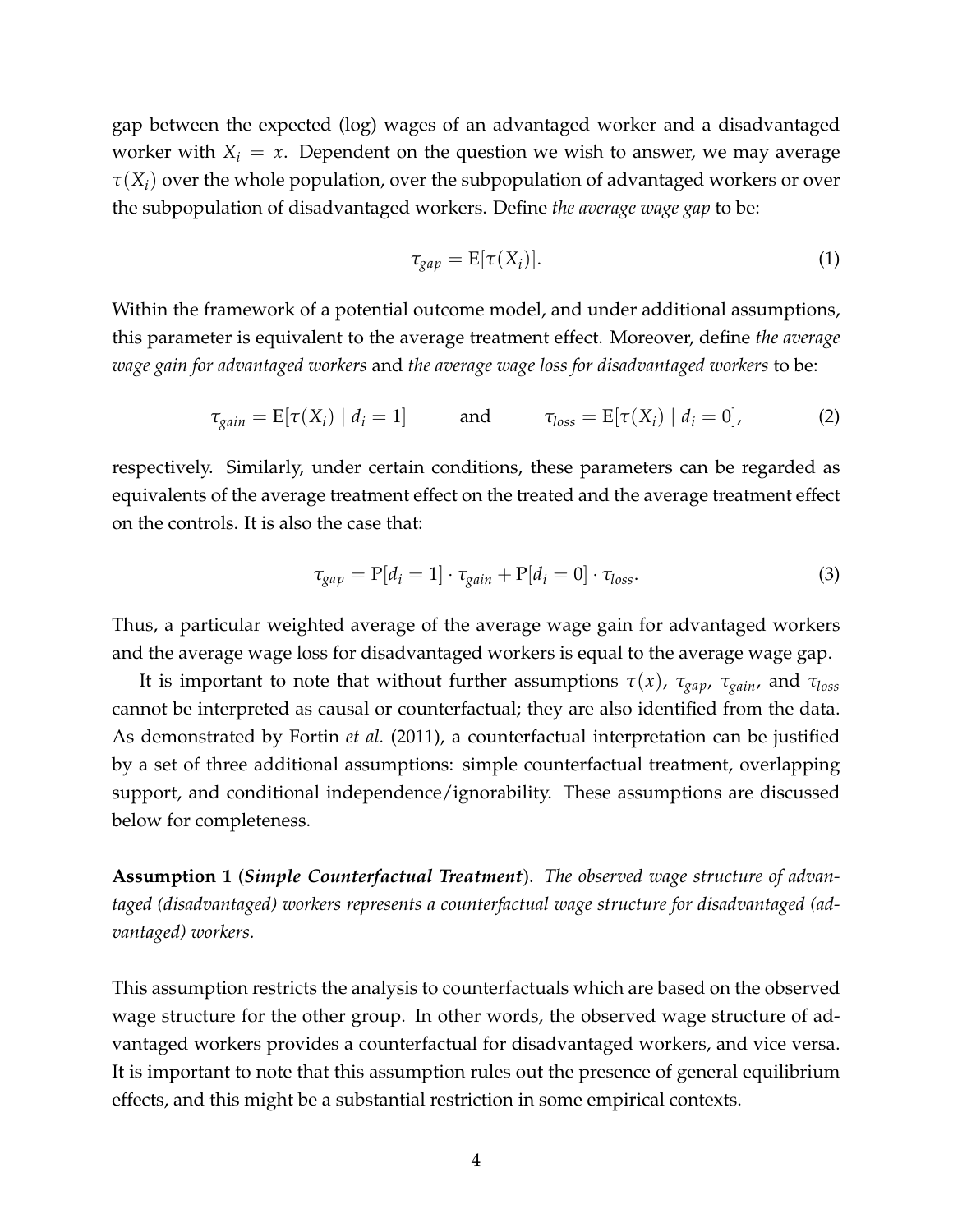**Assumption 2** (*Overlapping Support*). *Define e<sup>i</sup> to be the worker's unobserved characteristics. Then*,  $0 < P[d_i = 1 | X_i = x, \epsilon_i = e] < 1$ .

The overlapping support assumption ensures that no combination of observed and unobserved characteristics can be used to identify group membership. This restriction has recently become controversial in the gender wage gap literature, because "a significant number of males exhibit[s] a set of characteristics that have no female counterparts, and these characteristics are highly rewarded in the labor markets" [\(Nopo, 2008\)](#page-25-4); clearly, similar problems can also arise in other empirical contexts.

**Assumption 3** (*Conditional Independence/Ignorability*). *Let* (*d<sup>i</sup>* , *X<sup>i</sup>* , *ei*) *have a joint distri* $b$ ution. Then,  $d_i \perp \epsilon_i \mid X_i$ , i.e. the worker's unobserved characteristics are independent of group *membership, conditional on observed covariates.*

This assumption rules out the presence of unobserved characteristics which would be correlated with both group membership and wages, conditional on observed covariates. Such a requirement is potentially problematic in the case of gender wage gaps, because in most studies there are several omitted variables which have been shown to be correlated with both gender and wages. These unobserved covariates include college major [\(Brown](#page-22-6) [and Corcoran, 1997;](#page-22-6) [Loury, 1997;](#page-24-7) [Machin and Puhani, 2003;](#page-24-8) [Black](#page-22-3) *et al.*, [2008\)](#page-22-3), propensity to negotiate wages [\(Leibbrandt and List, 2014\)](#page-24-9), test scores [\(Blackburn, 2004\)](#page-22-7), gender role attitudes [\(Fortin, 2005\)](#page-23-7), absenteeism [\(Ichino and Moretti, 2009\)](#page-24-10), and various personality traits [\(Mueller and Plug, 2006;](#page-24-11) [Fortin, 2008;](#page-23-2) [Manning and Swaffield, 2008\)](#page-24-12).<sup>[3](#page-6-0)</sup>

It is important to note that each of these three assumptions is potentially controversial, but they are still required to disentangle the explained component and the unexplained component [\(Fortin](#page-23-0) *et al.*, [2011\)](#page-23-0). If we maintain these assumptions, it becomes possible to construct a counterfactual wage distribution which would be observed if disadvantaged workers were paid according to the wage structure of advantaged workers, and vice versa. This counterfactual experiment provides a meaningful interpretation of *τgap*, *τgain*, and *τloss*. The average wage gap, *τgap*, is equal to the difference between mean wages in two counterfactual distributions: in the first distribution, all workers are paid according to the wage setting function of advantaged workers; in the second distribution, all workers are paid according to the wage setting function of disadvantaged workers.

<span id="page-6-0"></span><sup>&</sup>lt;sup>3</sup>Of course, some form of endogeneity might also arise if there are unobserved covariates with different correlation patterns. However, as demonstrated by [Fortin](#page-23-0) *et al.* [\(2011\)](#page-23-0), identification of the explained and unexplained components is not threatened unless the conditional independence assumption is violated.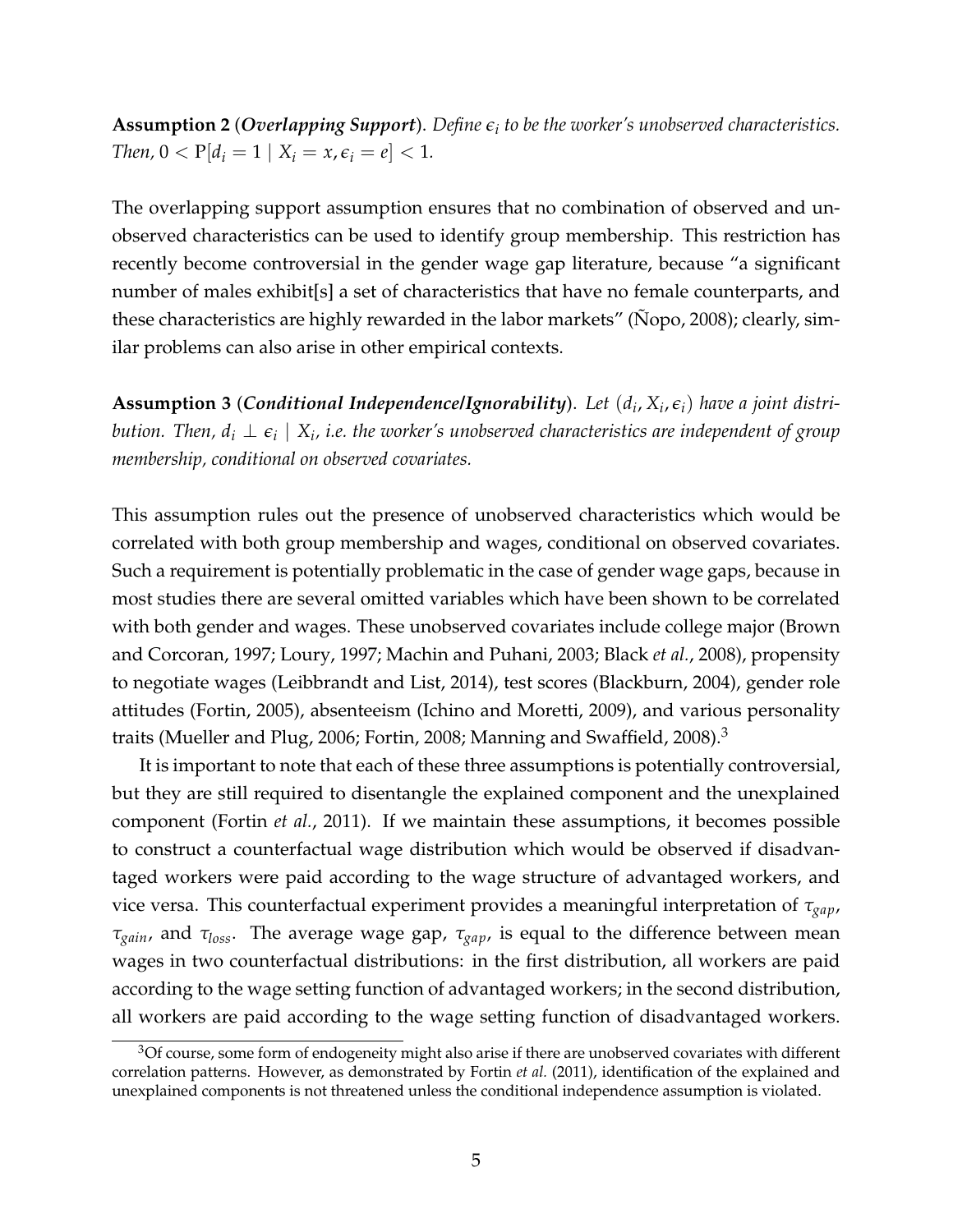Similarly, the average wage gain for advantaged workers, *τgain*, is equal to the average gap between actual wages of advantaged workers and their counterfactual wages which would be observed if these workers were paid according to the wage structure of disadvantaged workers. Analogously, the average wage loss for disadvantaged workers, *τloss*, is equal to the average gap between counterfactual wages of disadvantaged workers which would be observed if these workers were paid according to the wage structure of advantaged workers and their actual wages. Although *τloss* might be the most intuitive estimand in some contexts, the decomposition literature has often been concerned with both gains and losses (see, *e.g.*, [Fortin, 2008\)](#page-23-2), and therefore *τgap* and *τgain* are also usually interesting. Especially, the average wage gap—a noncausal equivalent of the average treatment effect—is likely to be the primary object of interest in many empirical studies.

#### **2.2 Oaxaca–Blinder Decompositions**

Let the model for outcomes be linear and separable in observed and unobserved characteristics, and allow the regression coefficients to be different for both groups of interest:

<span id="page-7-2"></span>
$$
y_i = X_i \beta_1 + v_{1i}
$$
 if  $d_i = 1$  and  $y_i = X_i \beta_0 + v_{0i}$  if  $d_i = 0$ . (4)

Also,  $\text{E}[v_{1i} | X_i, d_i] = \text{E}[v_{0i} | X_i, d_i] = 0$ . The raw wage gap,  $\text{E}[y_i | d_i = 1] - \text{E}[y_i | d_i = 0]$ , can then be decomposed as:

<span id="page-7-0"></span>
$$
E[y_i | d_i = 1] - E[y_i | d_i = 0] = E[X_i | d_i = 1] \cdot (\beta_1 - \beta_0) + (E[X_i | d_i = 1] - E[X_i | d_i = 0]) \cdot \beta_0,
$$
(5)

where the first element,  $\text{E}[X_i \mid d_i = 1] \cdot (\beta_1 - \beta_0)$ , reflects intergroup differences in regression coefficients, and is often referred to as *the unexplained component*, while the second element,  $(E[X_i \mid d_i = 1] - E[X_i \mid d_i = 0]) \cdot \beta_0$ , reflects intergroup differences in mean covariate values, and is often referred to as *the explained component*. Similarly:

<span id="page-7-1"></span>
$$
E[y_i | d_i = 1] - E[y_i | d_i = 0] = E[X_i | d_i = 0] \cdot (\beta_1 - \beta_0) + (E[X_i | d_i = 1] - E[X_i | d_i = 0]) \cdot \beta_1.
$$
 (6)

The difference between Equations [5](#page-7-0) and [6](#page-7-1) rests upon using alternate comparison coefficients to calculate the explained component as well as measuring the distance between the regression functions,  $β_1 - β_0$ , for a different set of covariate values. Moreover, Equations [5](#page-7-0) and [6](#page-7-1) recover the average wage gain for advantaged workers and the average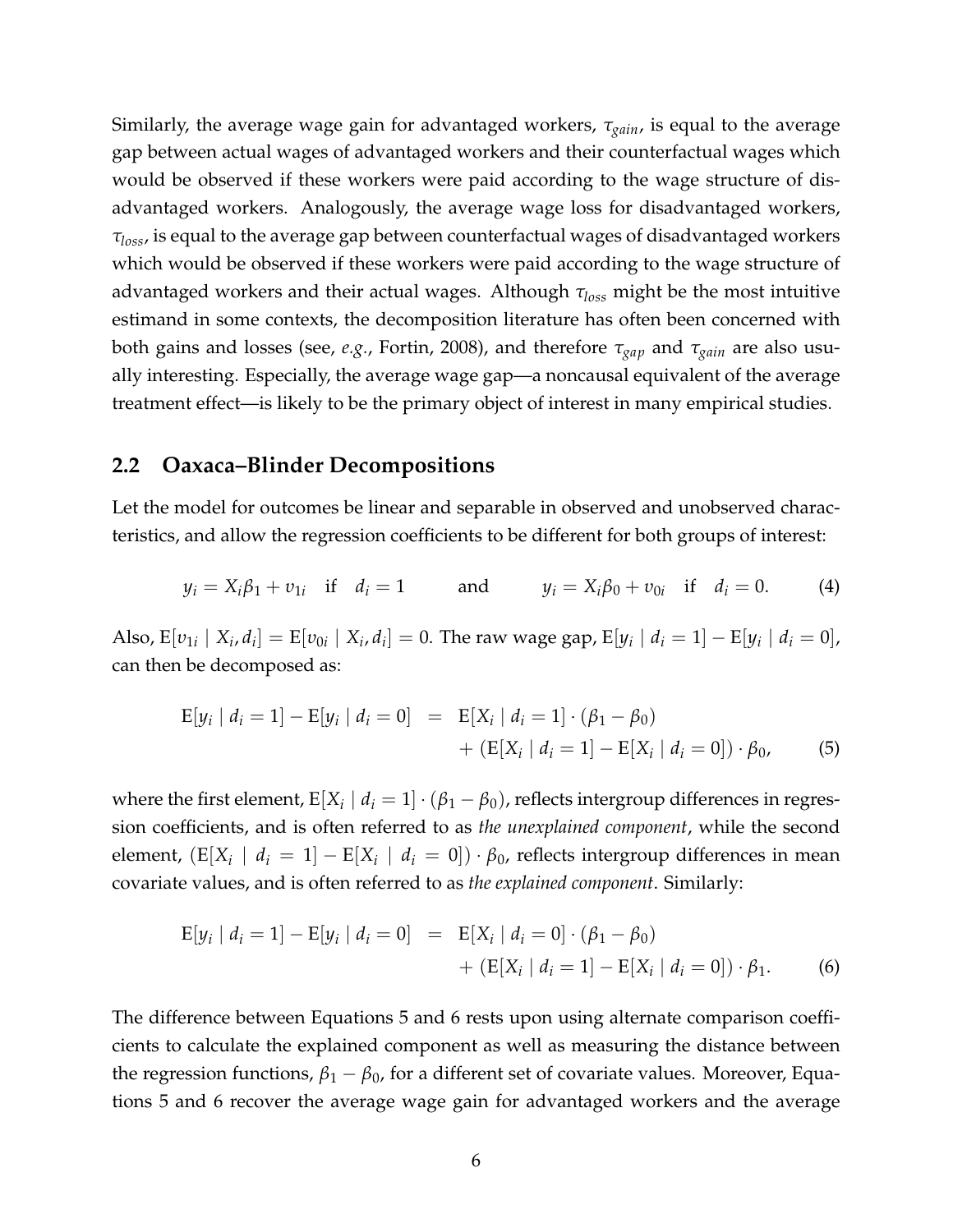wage loss for disadvantaged workers, respectively:

<span id="page-8-1"></span>
$$
\tau_{gain} = E[X_i \mid d_i = 1] \cdot (\beta_1 - \beta_0) \quad \text{and} \quad \tau_{loss} = E[X_i \mid d_i = 0] \cdot (\beta_1 - \beta_0). \tag{7}
$$

There has been a long-lasting tendency in the decomposition literature to claim that the choice of the comparison group in this context (choosing between Equations [5](#page-7-0) and [6\)](#page-7-1) is necessarily ambiguous. The standard response has been to suggest alternative wage structures to solve this comparison group choice problem. Such an approach is referred to as "generalized Oaxaca–Blinder", and it involves an alternative decomposition:

<span id="page-8-0"></span>
$$
E[y_i | d_i = 1] - E[y_i | d_i = 0] = E[X_i | d_i = 1] \cdot (\beta_1 - \beta^*) + E[X_i | d_i = 0] \cdot (\beta^* - \beta_0)
$$
  
+ 
$$
(E[X_i | d_i = 1] - E[X_i | d_i = 0]) \cdot \beta^*,
$$
 (8)

where  $\beta^*$  is the set of comparison coefficients, typically referred to as the "nondiscriminatory" or "competitive" wage structure. Note that if  $\beta^* = \beta_1 = \beta_0$ , then there is no unexplained component, because  $\beta_1 = \beta_0$  implies that all workers are paid according to the same wage structure. Also, some authors provide a simple interpretation of the two elements of the unexplained component in Equation [8.](#page-8-0) Namely,  $E[X_i | d_i = 1] \cdot (\beta_1 - \beta^*)$ is sometimes interpreted as "the amount by which ... productivity characteristics [of advantaged workers] are overvalued", in which case  $\mathbb{E}[X_i \mid d_i = 0] \cdot (\beta^* - \beta_0)$  is interpreted as "the amount by which ... productivity characteristics [of disadvantaged workers] are undervalued" [\(Cotton, 1988\)](#page-22-4). These two objects, in general, do not overlap with *τgain* and *τloss*. However, for some choices of *β* ∗ , they are very closely related.

Several influential papers have been devoted to suggesting alternative sets of comparison coefficients for Equation [8,](#page-8-0) and these coefficients have often been formulated as  $\beta^* = \lambda \cdot \beta_1 + (1 - \lambda) \cdot \beta_0$  where  $\lambda \in [0, 1]$  is a weighting factor. If  $\lambda = 0$ , then disadvantaged workers are used as reference,  $\beta^* = \beta_0$ , and Equation [8](#page-8-0) simplifies to Equa-tion [5.](#page-7-0) Similarly, if  $\lambda = 1$ , then advantaged workers are used as reference,  $\beta^* = \beta_1$ , and Equation [8](#page-8-0) simplifies to Equation [6.](#page-7-1) Alternatively, [Reimers](#page-25-1) [\(1983\)](#page-25-1) suggested  $\lambda = \frac{1}{2}$ and [Cotton](#page-22-4) [\(1988\)](#page-22-4) suggested  $\lambda = P[d_i = 1]$ , the population proportion of advantaged workers. Moreover, [Neumark](#page-25-2) [\(1988\)](#page-25-2) developed a simple model of Beckerian discrimination, and showed that identification of the nondiscriminatory wage structure is ensured, for example, if the utility function of the representative producer is homogeneous of degree zero with respect to labor inputs of advantaged and disadvantaged workers. Such a wage structure can be approximated by regression coefficients in a pooled model which excludes group membership [\(Neumark, 1988\)](#page-25-2). Although this solution to the comparison group choice problem has been the most popular alternative to the basic Oaxaca–Blinder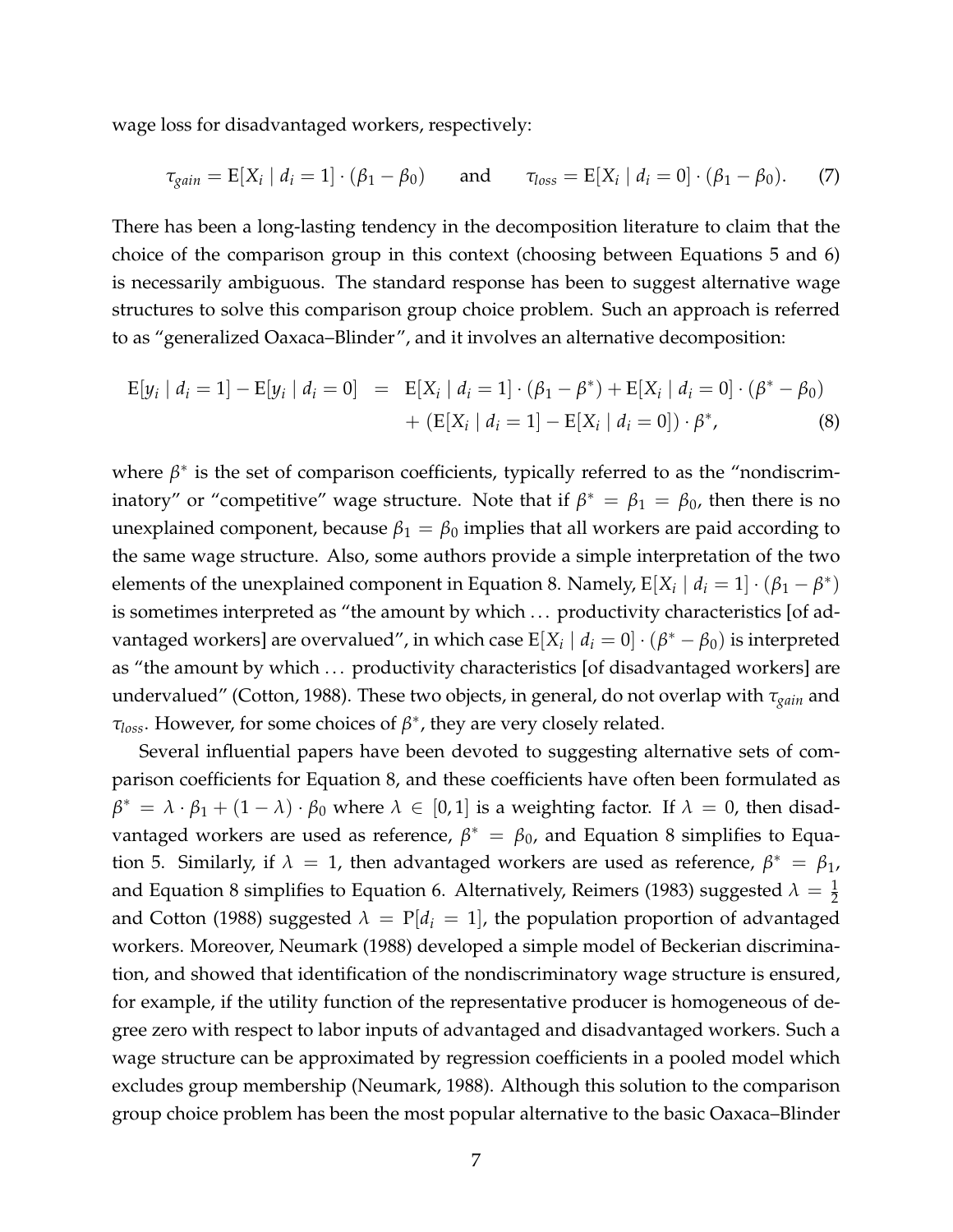decomposition [\(Weichselbaumer and Winter-Ebmer, 2005\)](#page-25-6), it has been criticized by both [Fortin](#page-23-2) [\(2008\)](#page-23-2) and [Elder](#page-23-8) *et al.* [\(2010\)](#page-23-8), since exclusion of the group membership dummy can bias coefficients on other covariates which also affects the unexplained component. Therefore, [Fortin](#page-23-2) [\(2008\)](#page-23-2) has proposed to use a pooled model including group membership as the comparison wage structure. As noted by [Fortin](#page-23-2) [\(2008\)](#page-23-2) and [Fortin](#page-23-0) *et al.* [\(2011\)](#page-23-0), the unexplained component in such a decomposition is equal (by construction) to the coefficient on the group membership dummy in a pooled regression.

#### **2.3 Oaxaca–Blinder and the Average Wage Gap**

In this subsection I provide an alternative solution to the comparison group choice problem by developing a new version of the Oaxaca–Blinder decomposition whose unexplained component recovers the average wage gap. This model also uses Equation [8](#page-8-0) and a comparison wage structure which is constructed as a specific linear combination of the regression coefficients for both subpopulations of interest.

**Proposition 1** (*Oaxaca–Blinder and the Average Wage Gap*). *If*  $\beta^* = P[d_i = 0] \cdot \beta_1 +$  $P[d_i = 1] \cdot \beta_0$ , then the unexplained component of the Oaxaca–Blinder decomposition in Equa*tion [8](#page-8-0) recovers the average wage gap.*

**Proof**. Combine Equation [8](#page-8-0) with  $\beta^* = P[d_i = 0] \cdot \beta_1 + P[d_i = 1] \cdot \beta_0$  and reformulate:

$$
E[y_i | d_i = 1] - E[y_i | d_i = 0] = E[X_i | d_i = 1] \cdot (\beta_1 - \beta^*) + E[X_i | d_i = 0] \cdot (\beta^* - \beta_0)
$$
  
+ 
$$
(E[X_i | d_i = 1] - E[X_i | d_i = 0]) \cdot \beta^*
$$
  
= 
$$
E[X_i | d_i = 1] \cdot (\beta_1 - (P[d_i = 0] \cdot \beta_1 + P[d_i = 1] \cdot \beta_0))
$$
  
+ 
$$
E[X_i | d_i = 0] \cdot ((P[d_i = 0] \cdot \beta_1 + P[d_i = 1] \cdot \beta_0) - \beta_0)
$$
  
+ 
$$
(E[X_i | d_i = 1] - E[X_i | d_i = 0]) \cdot \beta^*
$$
  
= 
$$
P[d_i = 1] \cdot E[X_i | d_i = 1] \cdot (\beta_1 - \beta_0)
$$
  
+ 
$$
P[d_i = 0] \cdot E[X_i | d_i = 0] \cdot (\beta_1 - \beta_0)
$$
  
+ 
$$
(E[X_i | d_i = 1] - E[X_i | d_i = 0]) \cdot \beta^*
$$
  
= 
$$
P[d_i = 1] \cdot \tau_{gain} + P[d_i = 0] \cdot \tau_{loss}
$$
  
+ 
$$
(E[X_i | d_i = 1] - E[X_i | d_i = 0]) \cdot \beta^*
$$
  
= 
$$
\tau_{gap} + (E[X_i | d_i = 1] - E[X_i | d_i = 0]) \cdot \beta^*.
$$

Although using the population proportion of advantaged workers to weight the coefficients for disadvantaged workers and using the population proportion of disadvantaged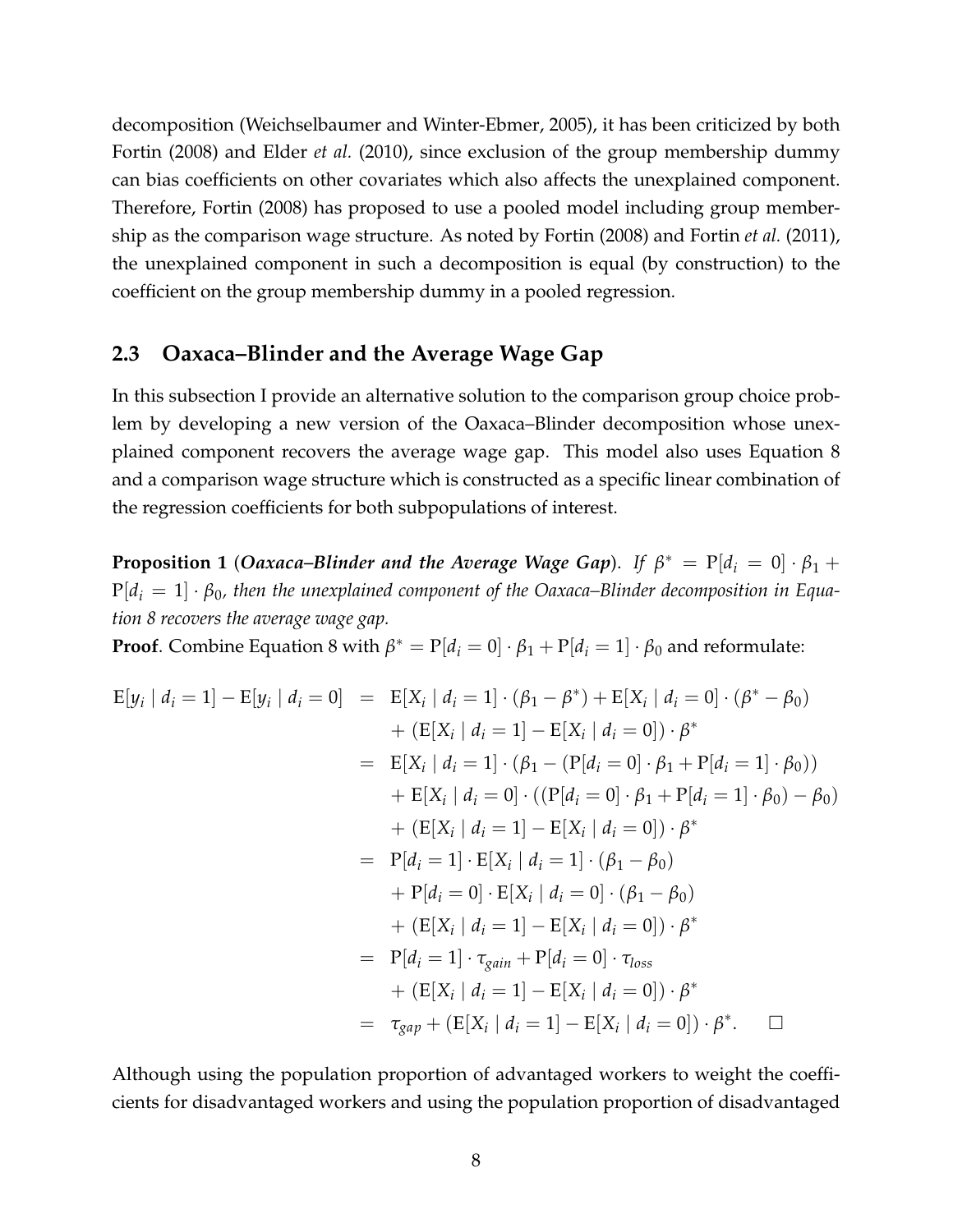workers to weight the coefficients for advantaged workers may at first look counterintuitive, each of the wage structures plays a clearly defined role in such a decomposition—it serves as the counterfactual for the other group (see Assumption 1). This is exactly the reason why more weight should be put on the wage structure of the smaller group which is used to provide the counterfactual for the larger one.

Interestingly, this alternative decomposition is equivalent to a flexible linear regression model for the average treatment effect, presented in [Imbens and Wooldridge](#page-24-2) [\(2009\)](#page-24-2) and [Wooldridge](#page-25-7) [\(2010\)](#page-25-7). The average treatment effect can be recovered as the coefficient on *d<sup>i</sup>* in the regression of  $y_i$  on 1,  $d_i$ ,  $X_i$ , and  $d_i \cdot (X_i - E[X_i])$ . [Imbens and Wooldridge](#page-24-2) [\(2009\)](#page-24-2) have noted that such a model can alternatively be written as:

$$
\tau_{ATE} = \mathbb{E}[y_i | d_i = 1] - \mathbb{E}[y_i | d_i = 0] \n- (\mathbb{P}[d_i = 0] \cdot \beta_1 + \mathbb{P}[d_i = 1] \cdot \beta_0) \cdot (\mathbb{E}[X_i | d_i = 1] - \mathbb{E}[X_i | d_i = 0]), \quad (9)
$$

which is equivalent to the Oaxaca–Blinder decomposition in Proposition 1. Similarly, the unexplained component of the Oaxaca–Blinder decomposition in Equation [5](#page-7-0) is equal to the coefficient on  $d_i$  in the regression of  $y_i$  on 1,  $d_i$ ,  $X_i$ , and  $d_i \cdot (X_i - E[X_i \mid d_i = 1])$  and the unexplained component of the Oaxaca–Blinder decomposition in Equation [6](#page-7-1) is equal to the coefficient on  $d_i$  in the regression of  $y_i$  on 1,  $d_i$ ,  $X_i$ , and  $d_i \cdot (X_i - E[X_i | d_i = 0]).$ 

The logic and approach of Proposition 1 applies also to the well-known versions of the Oaxaca–Blinder decomposition in [Reimers](#page-25-1) [\(1983\)](#page-25-1), [Cotton](#page-22-4) [\(1988\)](#page-22-4), and [Fortin](#page-23-2) [\(2008\)](#page-23-2). It can be easily verified that *(i)* the unexplained component of the [Reimers](#page-25-1) [\(1983\)](#page-25-1) decomposition is equal to the arithmetic average of the average wage gain for advantaged workers and the average wage loss for disadvantaged workers; *(ii)* the unexplained component of the [Cotton](#page-22-4) [\(1988\)](#page-22-4) decomposition is equal to a weighted average of the average wage gain for advantaged workers and the average wage loss for disadvantaged workers, with re-versed weights attached to both these parameters;<sup>[4](#page-10-0)</sup> and *(iii)* the unexplained component of the [Fortin](#page-23-2) [\(2008\)](#page-23-2) decomposition is approximately equal to the same parameter. This last interpretation is based on the similarity between the unexplained component of the [Cotton](#page-22-4) [\(1988\)](#page-22-4) decomposition and the coefficient on the group membership dummy in a simple linear regression [\(Elder](#page-23-8) *et al.*, [2010\)](#page-23-8) and a related reinterpretation of the linear regression estimand in the presence of heterogeneous treatment effects (Słoczyński, 2014). In consequence, whenever we are concerned with heterogeneity in conditional wage gaps, there is good reason to choose the new version of the Oaxaca–Blinder decompo-

<span id="page-10-0"></span> $^4$ In other words, the proportion of disadvantaged workers is used to weight the average wage gain for advantaged workers and the proportion of advantaged workers is used to weight the average wage loss for disadvantaged workers.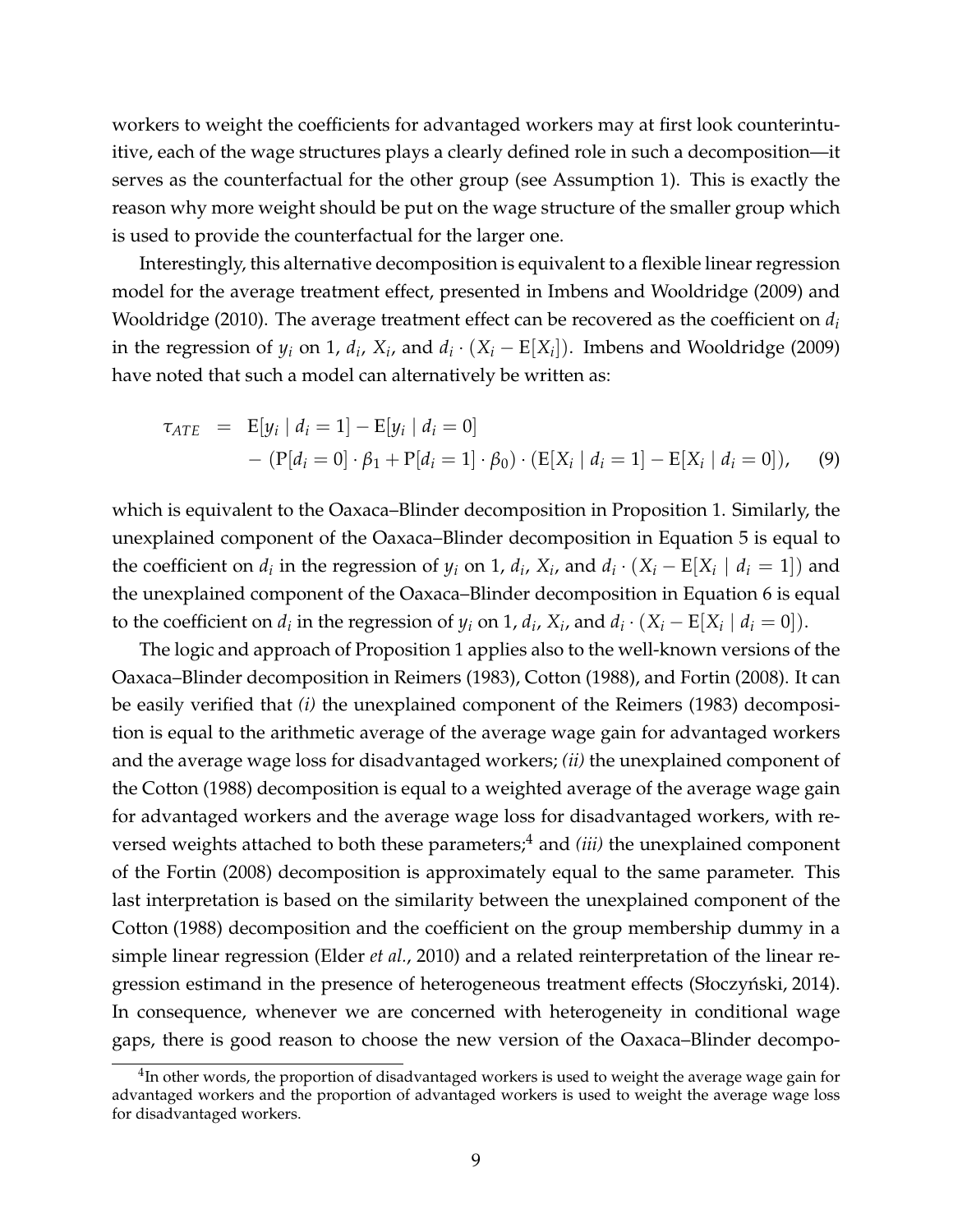sition in Proposition 1 to estimate the average wage gap.<sup>[5](#page-11-0)</sup> When instead we use the [Reimers](#page-25-1) [\(1983\)](#page-25-1), [Cotton](#page-22-4) [\(1988\)](#page-22-4), or [Fortin](#page-23-2) [\(2008\)](#page-23-2) decompositions, we risk overstating the importance of the smaller group. As an extreme example, assume that the proportion of advantaged workers goes to zero. In that case, in the limit, the unexplained components of the [Cotton](#page-22-4) [\(1988\)](#page-22-4) and [Fortin](#page-23-2) [\(2008\)](#page-23-2) decompositions approach the average wage gain for advantaged workers, *i.e.* the group which is nearly absent by assumption.

On the other hand, it should be noted that these interpretations of the [Reimers](#page-25-1) [\(1983\)](#page-25-1), [Cotton](#page-22-4) [\(1988\)](#page-22-4), and [Fortin](#page-23-2) [\(2008\)](#page-23-2) decompositions are based on the assumption of a simple counterfactual treatment (Assumption 1), while this assumption has not been invoked in any of these papers. More precisely, each of these papers has attempted to account for the presence of general equilibrium effects—which are ruled out by Assumption 1—and to derive a comparison wage structure which would be observed if wage discrimination ceased to exist. It is very difficult, however, to correctly guess the form of this "nondiscriminatory" or "competitive" wage structure—and [Reimers](#page-25-1) [\(1983\)](#page-25-1), [Cotton](#page-22-4) [\(1988\)](#page-22-4), and [Fortin](#page-23-2) [\(2008\)](#page-23-2) have not provided any theoretical models to rationalize their choices. In this situation we might perhaps prefer to invoke the assumption of a simple counterfactual treatment instead of relying on the general-equilibrium approach—in which case the [Reimers](#page-25-1) [\(1983\)](#page-25-1), [Cotton](#page-22-4) [\(1988\)](#page-22-4), and [Fortin](#page-23-2) [\(2008\)](#page-23-2) decompositions would be problematic.

#### **2.4 A Semiparametric Extension**

If we indeed decide to aim at estimating *τgap*, *τgain*, and *τloss*, then any of the standard estimators of the average treatment effect and the average treatment effect on the treated can be used to estimate *τgap* and *τgain*/*τloss*, respectively, and we can safely assume that the better an estimator is for various average treatment effects, the better it is also for various averages of conditional wage gaps (for a similar discussion, see [Fortin](#page-23-0) *et al.*, [2011\)](#page-23-0).

Indeed, recent applications have used reweighting [\(Barsky](#page-22-1) *et al.*, [2002\)](#page-22-1), matching on covariates [\(Black](#page-22-2) *et al.*, [2006,](#page-22-2) [2008;](#page-22-3) [Nopo, 2008\)](#page-25-4), propensity score matching (Frölich, 2007), and regression trees [\(Mora, 2008\)](#page-24-3) to study intergroup differences in various outcomes. In this subsection I demonstrate how various averages of conditional wage gaps can also be estimated using a combination of stratification (on the propensity score) and the Oaxaca–Blinder decomposition. This new estimation method is very similar to combining stratification and linear regression. Although this latter estimator is well established (see, *e.g.*, [Dehejia and Wahba, 1999;](#page-23-9) [Imbens and Wooldridge, 2009\)](#page-24-2), it does not allow for

<span id="page-11-0"></span> $5$ Note that there is persuasive evidence on such heterogeneity which has been accumulated in the literature on glass ceilings (see, *e.g.*, [Albrecht](#page-22-8) *et al.*, [2003;](#page-22-8) [Arulampalam](#page-22-9) *et al.*, [2007;](#page-22-9) [de la Rica](#page-23-10) *et al.*, [2008;](#page-23-10) [Chzhen](#page-22-10) [and Mumford, 2011\)](#page-22-10).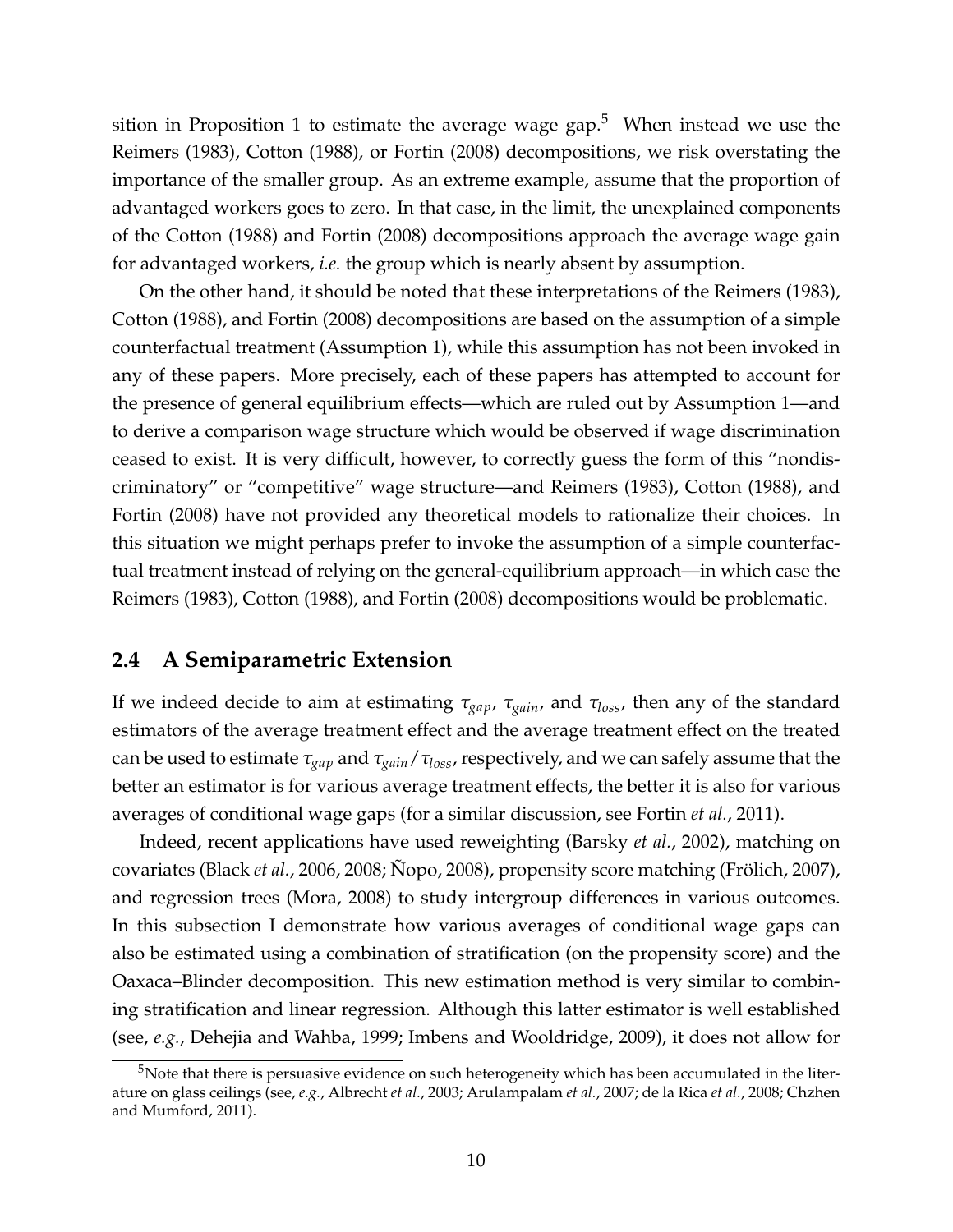within-strata treatment effect heterogeneity. Since the Oaxaca–Blinder decomposition can be regarded as a version of flexible OLS (in the sense that it allows for heterogeneity in effects), this shortcoming can be addressed by a combination of stratification and the Oaxaca–Blinder decomposition. On the other hand, it needs to be noted that this estimation method only allows for a very specific form of effect heterogeneity—linear in *X<sup>i</sup>* .

Such an estimator of the average wage gap requires a first-step estimation of the propensity score, *i.e.* the conditional probability that a sample member belongs to the advantaged group given his or her covariate values. The estimated propensity score is then used to divide the whole sample into *J* strata. For each stratum *j*, a separate estimate of the average wage gap, *τ*ˆ*gap*, *<sup>j</sup>* , is obtained using the decomposition in Proposition 1. Also, the estimated variance,  $\hat{V}_{gap, j}$ , can be computed, and these estimates are averaged using a procedure in [Imbens and Wooldridge](#page-24-2) [\(2009\)](#page-24-2):

$$
\hat{\tau}_{gap} = \sum_{j=1}^{J} \left( \frac{n_{j0} + n_{j1}}{n} \right) \cdot \hat{\tau}_{gap, j} \quad \text{and} \quad \hat{V}_{gap} = \sum_{j=1}^{J} \left( \frac{n_{j0} + n_{j1}}{n} \right)^2 \cdot \hat{V}_{gap, j}. \tag{10}
$$

Similarly, an analogous estimator of the average wage gain for advantaged workers involves estimating Equation [5](#page-7-0) in each of the strata, while the average wage loss for disadvantaged workers can be estimated with the use of the Oaxaca–Blinder decomposition in Equation [6.](#page-7-1) These within-strata estimates are averaged to obtain:

$$
\hat{\tau}_{gain} = \sum_{j=1}^{J} \left(\frac{n_{j1}}{n_1}\right) \cdot \hat{\tau}_{gain,j} \quad \text{and} \quad \hat{V}_{gain} = \sum_{j=1}^{J} \left(\frac{n_{j1}}{n_1}\right)^2 \cdot \hat{V}_{gain,j}, \tag{11}
$$

$$
\hat{\tau}_{loss} = \sum_{j=1}^{J} \left( \frac{n_{j0}}{n_0} \right) \cdot \hat{\tau}_{loss, j} \quad \text{and} \quad \hat{V}_{loss} = \sum_{j=1}^{J} \left( \frac{n_{j0}}{n_0} \right)^2 \cdot \hat{V}_{loss, j}. \tag{12}
$$

These estimators require fewer functional form assumptions compared with the fully parametric approach, and such a property might be important to ensure robustness in the presence of nonlinearities in the existing wage structures (see, *e.g.*, [Barsky](#page-22-1) *et al.*, [2002\)](#page-22-1). They can also provide a useful alternative outside the decomposition context, and can be used to estimate the average treatment effect or the average treatment effect on the treated. These estimators are tested in an empirical application in the next section together with parametric Oaxaca–Blinder decompositions and normalized reweighting, which has performed very well in a recent Monte Carlo study by [Busso](#page-22-11) *et al.* [\(2014\)](#page-22-11).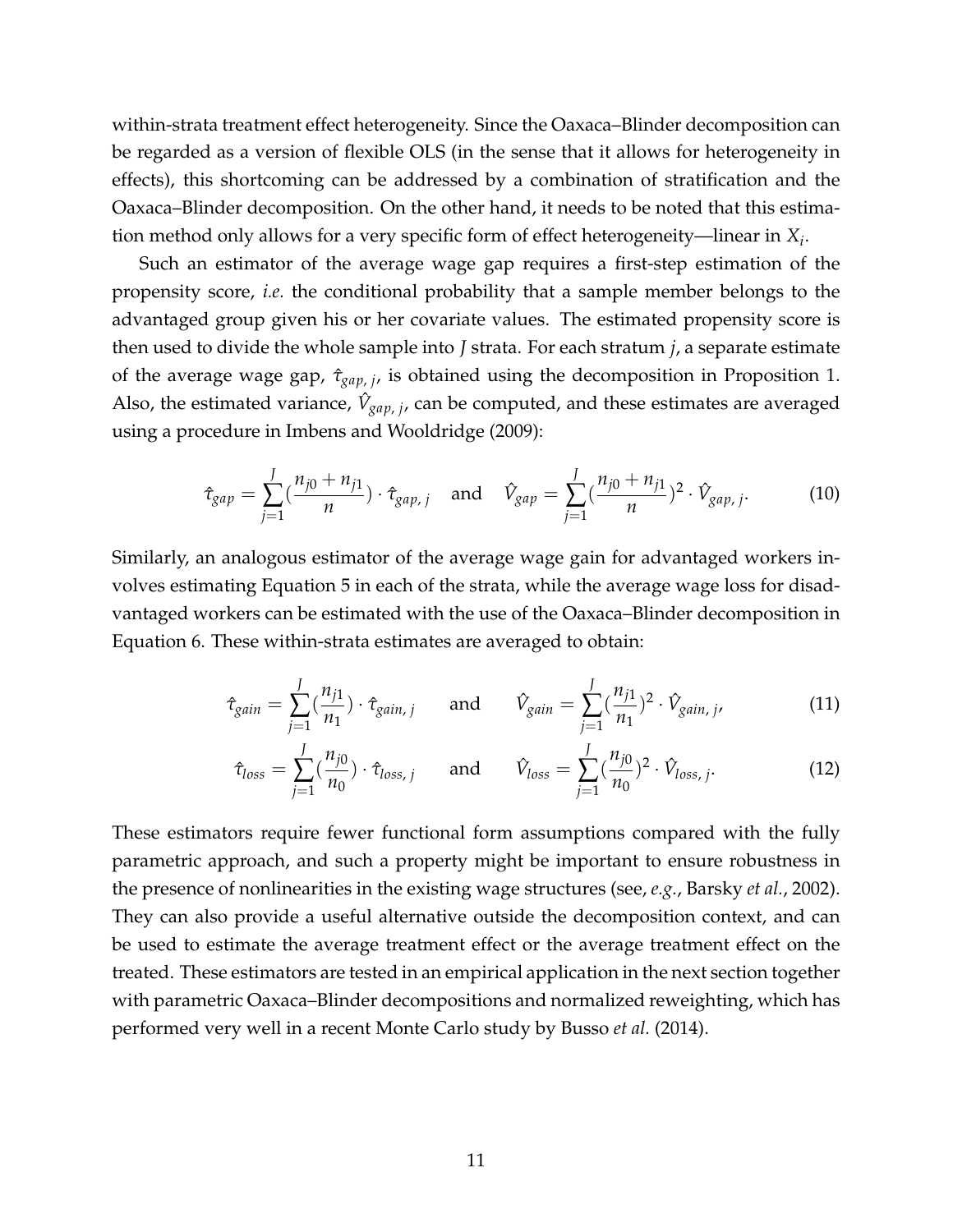# **3 An Empirical Application**

In this section various versions of the Oaxaca–Blinder decomposition are compared in an application to the UK gender wage gap. The source of data is the Quarterly Labour Force Survey (LFS), 2002Q1–2010Q4 [\(Office for National Statistics, Various years\)](#page-25-9). In this application I append all the quarterly datasets and restrict the resulting sample in such a way that yearly representative results, for each year from 2002 to 2010, can be produced.

I further restrict the 2002–2010 LFS dataset to those individuals who are at least 18 years old, have reported nonzero average gross hourly pay, and do not have missing information on any of the control variables specified below. The outcome variable is the log hourly wage. The set of control variables includes polynomials in age, tenure, and potential experience as well as dummies for marital status (5 categories), ethnic origin (11 categories), country of residence (4 categories), occupation (9 categories), and public/private sector. For current students, potential experience is coded as 0. For individuals with no education, potential experience is coded as the number of years since the age of fifteen.

In all instances, the estimation is done using weighted least squares, with weights recommended for income data. In particular, I estimate  $β_1$  and  $β_0$  in Equation [4](#page-7-2) by WLS, and apply the results to construct estimates of unexplained components of various versions of the Oaxaca–Blinder decomposition (Equations [7](#page-8-1) and [8\)](#page-8-0). Whenever I need to estimate  $E[X_i \mid d_i = 1]$ ,  $E[X_i \mid d_i = 0]$ ,  $P[d_i = 1]$ , or  $P[d_i = 0]$ , I use (weighted) sample means. Because β<sup>\*</sup> in the [Neumark](#page-25-2) [\(1988\)](#page-25-2) and [Fortin](#page-23-2) [\(2008\)](#page-23-2) decompositions cannot be easily constructed from  $β_1$  and  $β_0$ , I estimate it directly, again using weighted least squares.<sup>[6](#page-13-0)</sup>

Table 1 presents descriptive statistics for outcome and selected control variables in all the yearly samples and Table 2 presents estimates of unexplained components of various versions of the Oaxaca–Blinder decomposition (including *τ*ˆ*gap*, *τ*ˆ*gain*, and *τ*ˆ*loss*) as well as yearly measures of the raw wage gap. All these measures have generally been falling between 2002 and 2010, and have reached their minimum values in 2010. For example, the estimate of the raw wage gap has fallen from 23.06 to 16.86 log points, while  $\hat{\tau}_{gain}$  and *τ*ˆ*loss* have fallen from 19.97 to 15.69 and from 15.59 to 12.28 log points, respectively.

There are several other empirical regularities which are worth mentioning. The average wage gain for men is larger than the average wage loss for women in a very robust way. This difference was as large as 3–5 log points in all years and always statistically

<span id="page-13-0"></span><sup>&</sup>lt;sup>6</sup>All the applications of the Oaxaca–Blinder decomposition presented in this paper use the oaxaca command in Stata [\(Jann, 2008\)](#page-24-13). The new version of the Oaxaca–Blinder decomposition in Proposition 1 is also easily implementable using this command. If local macros prf and xvars contain the proportion of women in the estimation sample and the list of control variables, respectively, then this decomposition can be applied as oaxaca lnwage 'xvars', by(female) weight('prf'). Note that the oaxaca command calculates standard errors which account for the stochastic nature of sample means of control variables.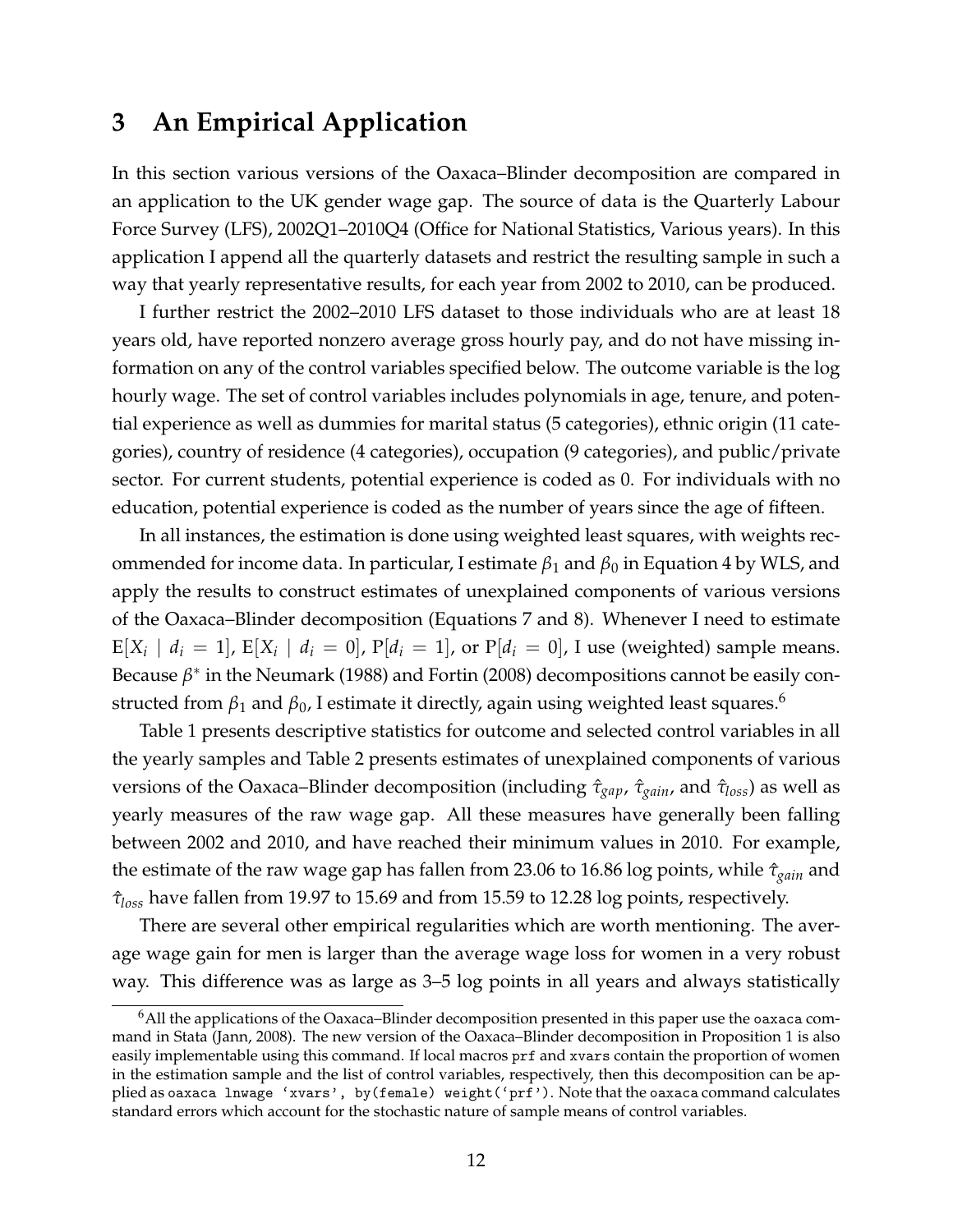Figure 1: A Comparison of the Average Wage Gain for Men and the Average Wage Loss for Women in the UK Labor Market



significant at the  $1\%$  level.<sup>[7](#page-14-0)</sup> Such a phenomenon has already been documented in the wage gap literature, but without a clear interpretation (see, *e.g.*, [Fortin](#page-23-0) *et al.*, [2011\)](#page-23-0). More precisely, this empirical regularity was typically understood as an "indeterminacy" of Oaxaca–Blinder decompositions. Such a claim is untenable, however, within the framework of this paper, in which each of these parameters—*τgain* and *τloss*—has a different interpretation. If *τgain* is significantly larger than *τloss*, then men gain typically more in comparison with similar women than women lose in comparison with similar men. Because men are located, on average, higher in the wage distribution than women, such a phenomenon means that conditional wage gaps tend to increase with wages. Indeed, the coefficient estimates for a series of quantile regressions suggest that in most years wage gaps at the top of the UK wage distribution (90th centile) were at least 3 log points larger than at the bottom of this distribution (10th centile).[8](#page-14-1) Both time series of estimates (*τ*ˆ*gain*

<span id="page-14-0"></span> $7$ All the tests of statistical significance referred to in this section are based on bootstrap standard errors of the estimated differences between the unexplained components of various versions of the Oaxaca–Blinder decomposition (with 1,000 resamples).

<span id="page-14-1"></span><sup>&</sup>lt;sup>8</sup>One can also suspect the existence of the so-called glass ceiling effect. However, the results of the quantile regressions provide mixed evidence on the existence of a glass ceiling in the UK labor market. Although wage gaps generally increase throughout the wage distribution, their acceleration in this distri-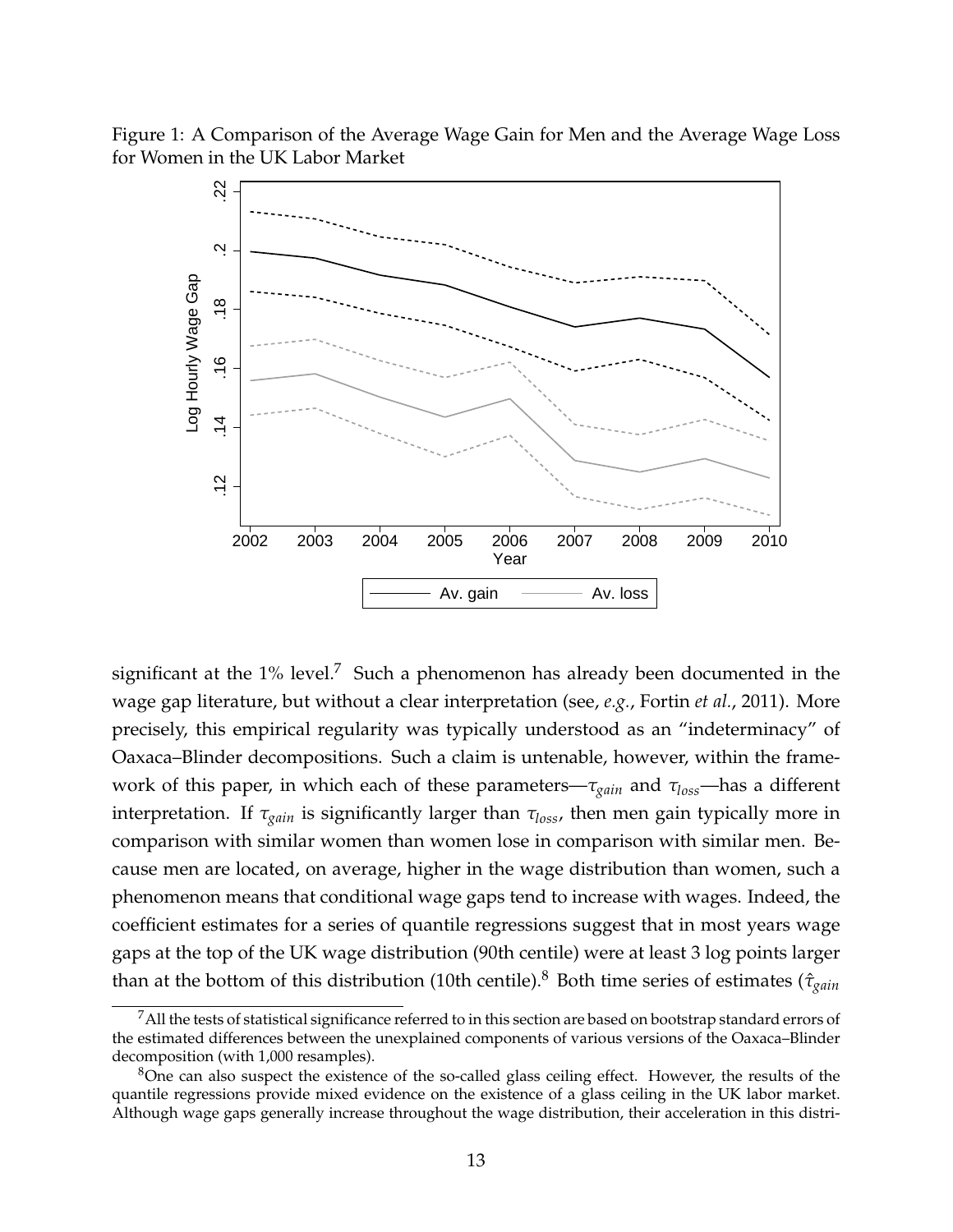Figure 2: A Comparison of Unexplained Components of Various Versions of the Oaxaca– Blinder Decomposition—in an Application to the UK Labor Market



and *τ*ˆ*loss*) are also plotted in Figure 1, together with 95% confidence intervals.

At the same time, the [Reimers](#page-25-1) [\(1983\)](#page-25-1) and [Cotton](#page-22-4) [\(1988\)](#page-22-4) estimates of the unexplained component as well as the Oaxaca–Blinder estimates of *τgap* lie always (by construction) in between the corresponding estimates of *τgain* and *τloss*. The [Reimers](#page-25-1) [\(1983\)](#page-25-1), [Cotton](#page-22-4) [\(1988\)](#page-22-4), and *τgap* estimates are, however, not only bounded by *τ*ˆ*gain* and *τ*ˆ*loss*, but also exactly equal (again by construction) to their weighted average, with weights equal to sample proportions of men and women (*τgap*), reversed sample proportions of both groups [\(Cot](#page-22-4)[ton, 1988\)](#page-22-4), and 0.5 and 0.5 [\(Reimers, 1983\)](#page-25-1). Moreover, the [Neumark](#page-25-2) [\(1988\)](#page-25-2) estimates of the unexplained component are always significantly lower (again, at the 1% level) than any other estimates (for a theoretical explanation, see [Elder](#page-23-8) *et al.*, [2010\)](#page-23-8).

All of these time series of estimates, together with  $\hat{\tau}_{gain}$ ,  $\hat{\tau}_{loss}$ , and [Fortin](#page-23-2) [\(2008\)](#page-23-2), are also plotted in Figure 2. As evident in Figure 2, the differences between *τ*ˆ*gap* and the [Reimers](#page-25-1) [\(1983\)](#page-25-1) and [Cotton](#page-22-4) [\(1988\)](#page-22-4) estimates are quantitatively quite small. Note, however, that this is an artifact of nearly equal sample proportions of men and women in

bution's upper tail can rarely be regarded as "sharp". See [Arulampalam](#page-22-9) *et al.* [\(2007\)](#page-22-9) for related evidence on glass ceilings across EU countries as well as [Chzhen and Mumford](#page-22-10) [\(2011\)](#page-22-10) for a more recent study of the United Kingdom.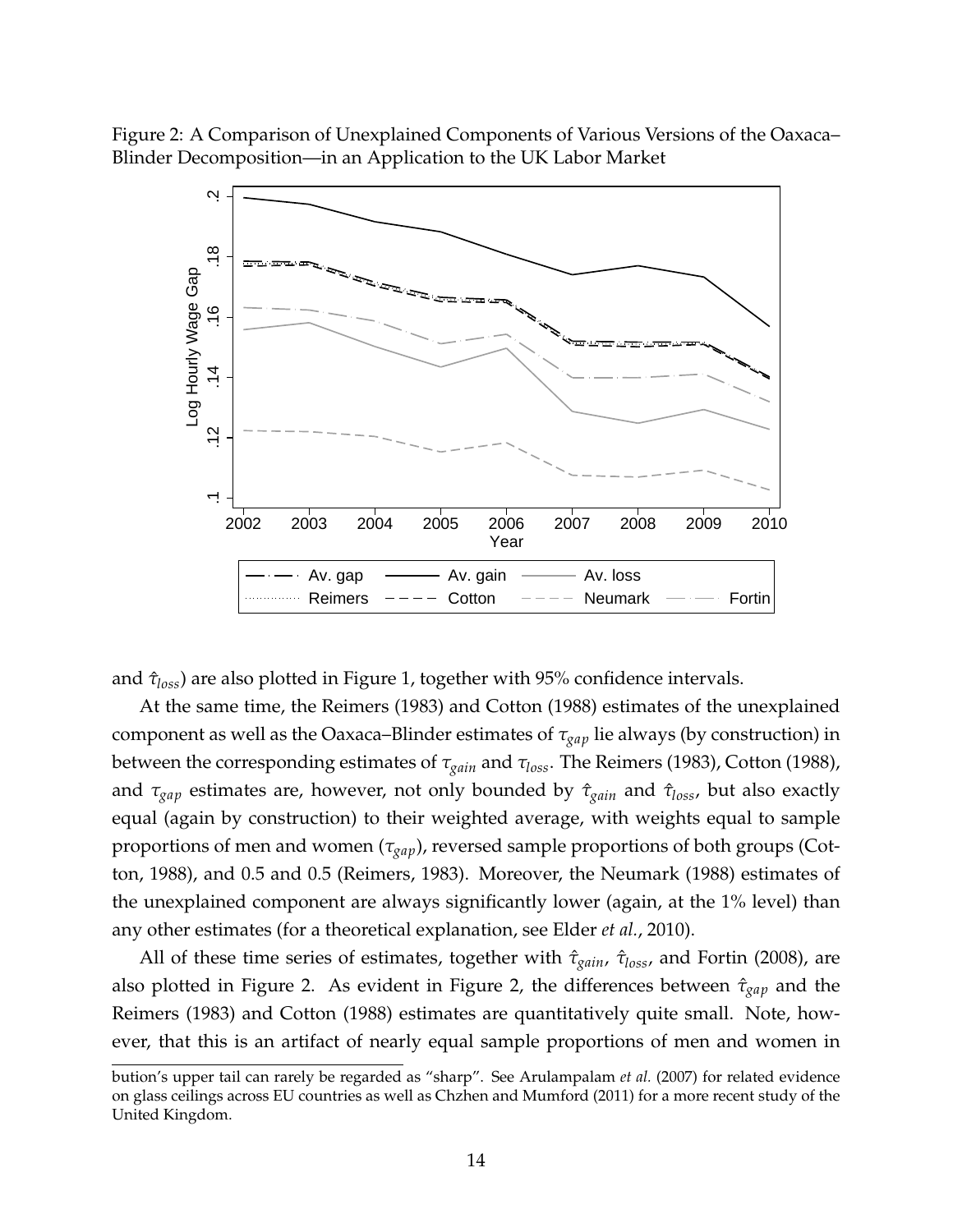the LFS data. If these proportions were significantly different (*e.g.*, when analyzing ethnic/racial wage gaps, or union wage premiums, or gender wage gaps *within* a predominantly male/female occupation), the estimates would tend to diverge.

Also, note that these differences, however small, are always statistically significant. Further evidence on the differences between various Oaxaca–Blinder decompositions is provided in Table 3 by presenting bootstrap standard errors (based on 1,000 resamples) of the estimated differences between  $\hat{\tau}_{gap}$  and other Oaxaca–Blinder estimators of the unexplained component, and testing the statistical significance of these differences. All these differences are statistically significant at the 5% level in all years (and, in most cases, also at the 1% level). We get the expected result that *τ*ˆ*gap* is always significantly smaller than *τ*ˆ*gain* and larger than *τ*ˆ*loss*. Also, consistent with the evidence in [Elder](#page-23-8) *et al.* [\(2010\)](#page-23-8), *τ*ˆ*gap* is always significantly larger than the unexplained component of the [Neumark](#page-25-2) [\(1988\)](#page-25-2) decomposition, and this difference is quantitatively quite large (4–6 log points). Importantly, however, Table 3 reestablishes the empirical relevance of this paper's claim that the [Reimers](#page-25-1) [\(1983\)](#page-25-1), [Cotton](#page-22-4) [\(1988\)](#page-22-4), and [Fortin](#page-23-2) [\(2008\)](#page-23-2) decompositions might estimate weighted averages of conditional wage gaps which are difficult to interpret. In all years these decompositions overstate the importance of *τ*ˆ*loss* (the effect on the smaller subpopulation) in estimating average wage gaps, and consequently  $\hat{\tau}_{gap}$  is always significantly larger than the unexplained components of these decompositions (because  $\hat{\tau}_{gain} > \hat{\tau}_{loss}$ ).<sup>[9](#page-16-0)</sup> In other words, using the [Reimers](#page-25-1) [\(1983\)](#page-25-1), [Cotton](#page-22-4) [\(1988\)](#page-22-4), or [Fortin](#page-23-2) [\(2008\)](#page-23-2) decompositions would negatively bias the estimate of the average wage gap in an application to the UK labor market, although these biases can be quite small in the present application.

As a robustness check, Table 4 presents a comparison of various estimators of *τgap*, *τgain*, and *τloss*, both parametric (Oaxaca–Blinder) and semiparametric (stratification and Oaxaca–Blinder, normalized reweighting). Importantly, all the qualitative results on the relationship between the average wage gain for men and the average wage loss for women

<span id="page-16-0"></span><sup>&</sup>lt;sup>9</sup>At first, this might be seen as surprising, given the small differences between  $\hat{\tau}_{gap}$  and selected other estimates. Take the difference between  $\hat{\tau}_{gap}$  (17.86 log points) and the [Reimers](#page-25-1) [\(1983\)](#page-25-1) estimate (17.78 log points) in 2002 as an example. Both these parameters are estimated with an error of 0.56 log points, so it is natural to expect that the difference of 0.08 log points between them is not statistically significant. As shown in Table 3, however, this is not the case, since this difference is actually estimated with a very small error of 0.02. Why is the initial intuition wrong? First, note that these estimates are (by construction) positively correlated over repeated samples. When  $\hat{\tau}_{gap}$  is relatively large, the [Reimers](#page-25-1) [\(1983\)](#page-25-1) estimate is also likely to be large, but probably smaller than *τ*ˆ*gap* (since *τ*ˆ*gain* > *τ*ˆ*loss*). Second, note that the null hypothesis of  $P[d_i = 1] \cdot \tau_{gain} + P[d_i = 0] \cdot \tau_{loss} = \frac{1}{2} \cdot \tau_{gain} + \frac{1}{2} \cdot \tau_{loss}$  can be equivalently written as  $(P[d_i = 1] - \frac{1}{2}) \cdot (\tau_{gain} - \tau_{loss}) = 0$ . That the second factor  $(\tau_{gain} - \tau_{loss})$  is significantly larger than zero is evident from Figure 1. Using a one-proportion z-test and data in Table 1, the equality of  $P[d_i = 1]$  and  $\frac{1}{2}$  can also be rejected (in favor of  $P[d_i = 1] > \frac{1}{2}$ ). Of course, a similar logic applies also to other tests of statistical significance in Table 3.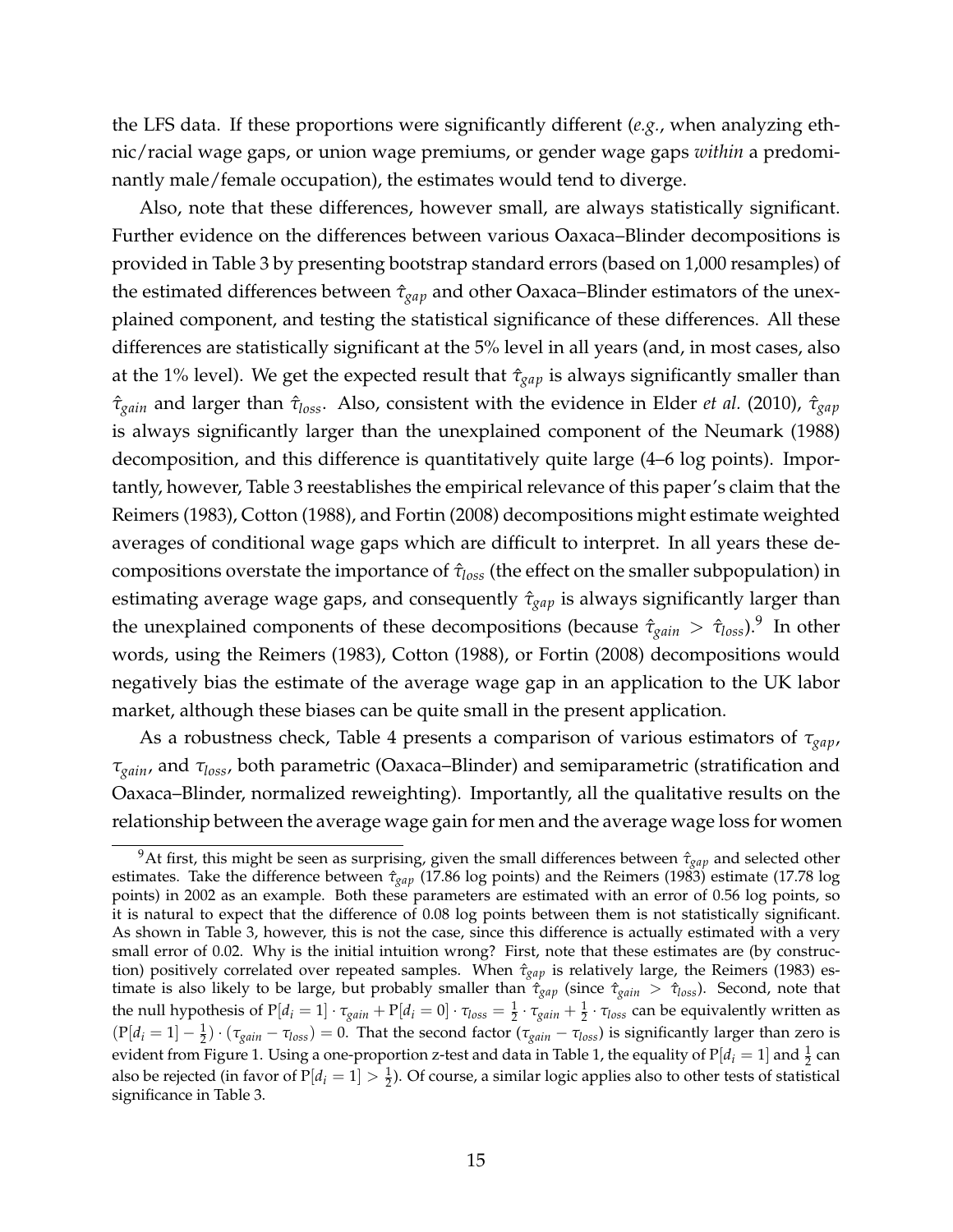are confirmed. Also, the trends in the estimated wage gaps are very similar. This pattern is consistent with the recent evidence in  $\rm Nopo$  $\rm Nopo$  [\(2008\)](#page-25-4) who has concluded that the linearity assumption is not particularly problematic when decomposing gender wage gaps.

### **4 Summary**

In this paper I have argued for a decomposition framework in which current wages of advantaged workers are compared with current wages of similar disadvantaged workers (and vice versa), and not with an hypothesized "nondiscriminatory" wage structure. To provide a tool for such comparisons, I have derived an alternative solution to the comparison group choice problem which is fundamental in Oaxaca–Blinder, while this new decomposition can be used to estimate the average wage gap and the average treatment effect. I have also pointed out that several other versions of the Oaxaca–Blinder decomposition [\(Reimers, 1983;](#page-25-1) [Cotton, 1988;](#page-22-4) [Fortin, 2008\)](#page-23-2) can produce misleading results in empirical applications, since each of them is likely to overstate the importance of the smaller of the subpopulations (*e.g.*, men and women, treated and controls, union and nonunion workers) when estimating various averages of conditional wage gaps or treatment effects.

This approach has also been illustrated empirically in an application to UK gender wage gaps. Using data from the Quarterly Labour Force Survey (LFS) I have estimated the average wage gap, the average wage gain for men, and the average wage loss for women for the UK working population, for each year from 2002 to 2010. The major empirical finding of this study is that men gain typically more in comparison with similar women than women lose in comparison with similar men (*τgain* is larger than *τloss*). This phenomenon is explained by the fact that conditional wage gaps tend to increase with wages and this is indeed the case in the UK labor market.

Future work might involve establishing formal conditions under which causal effects of gender and other immutable characteristics can be identified and estimated (for recent discussions, see [Kunze, 2008,](#page-24-14) [Greiner and Rubin, 2011,](#page-23-11) and [Huber, 2014\)](#page-23-12) and, as already suggested by [Fortin](#page-23-0) *et al.* [\(2011\)](#page-23-0), improving the economic structure behind decomposition methods. It is also essential to understand the links between the decomposition methods and the treatment effects framework. Following an important review in [Fortin](#page-23-0) *et al.* [\(2011\)](#page-23-0), this paper has attempted to take this ongoing discussion one step further by providing a new (Oaxaca–Blinder) model for the average wage gap which—under a particular causal framework—corresponds to the average treatment effect.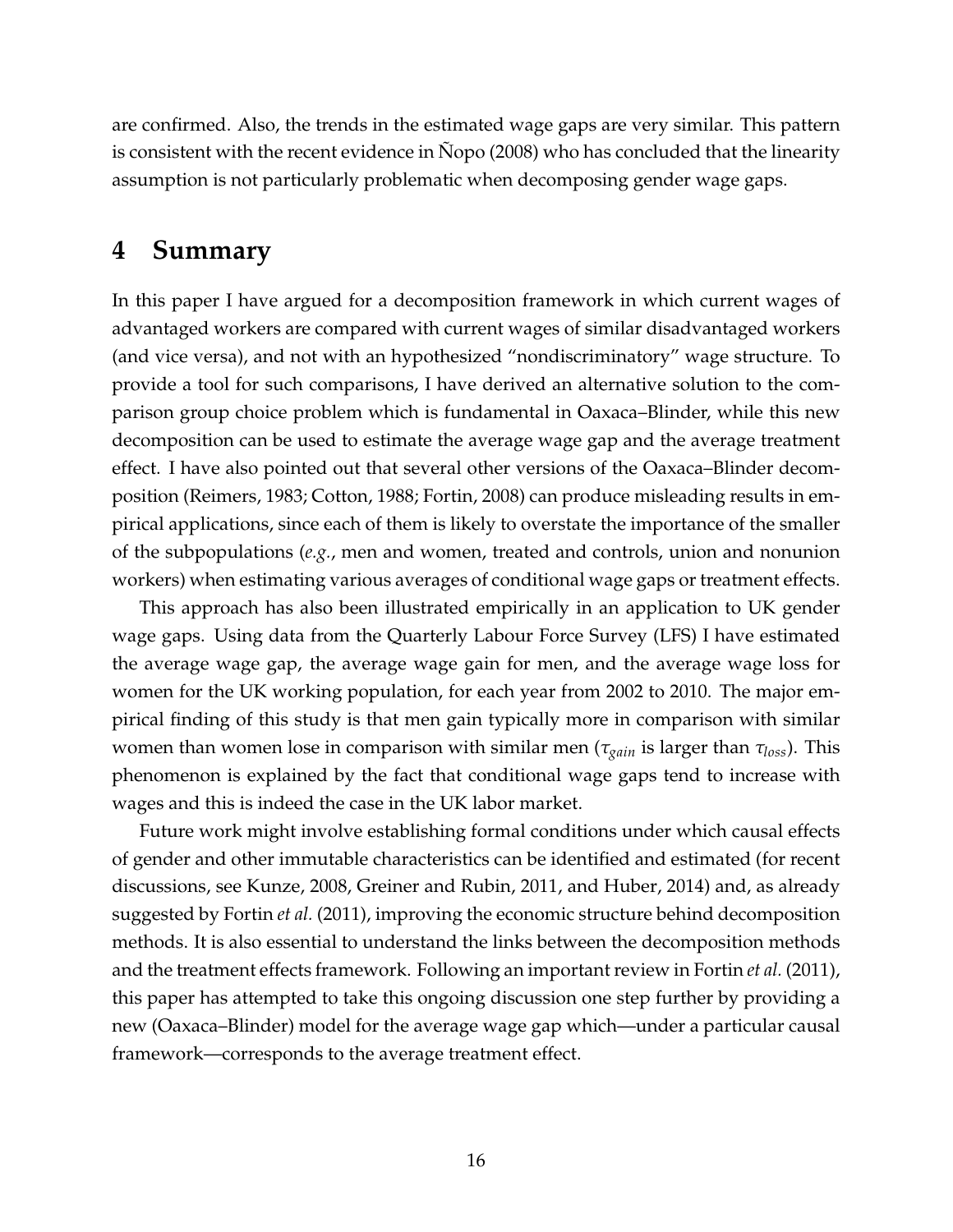|                                                                      | Northern<br>Ireland         |        | $\vec{a}$ $\vec{e}$ $\vec{a}$ $\vec{e}$ $\vec{e}$ $\vec{e}$ $\vec{e}$ $\vec{e}$ $\vec{e}$ $\vec{e}$ $\vec{e}$ $\vec{e}$ $\vec{e}$ $\vec{e}$ $\vec{e}$ $\vec{e}$ $\vec{e}$ $\vec{e}$ $\vec{e}$ $\vec{e}$ $\vec{e}$ $\vec{e}$ $\vec{e}$ $\vec{e}$ $\vec{e}$ $\vec{e}$ $\vec{e}$ $\vec{$                                                                                                                           |                      |                   |        |                      |        |                                        |        |                                                         |                  |                  |        |                      |        |                    |        |         |                                                                                    |
|----------------------------------------------------------------------|-----------------------------|--------|-----------------------------------------------------------------------------------------------------------------------------------------------------------------------------------------------------------------------------------------------------------------------------------------------------------------------------------------------------------------------------------------------------------------|----------------------|-------------------|--------|----------------------|--------|----------------------------------------|--------|---------------------------------------------------------|------------------|------------------|--------|----------------------|--------|--------------------|--------|---------|------------------------------------------------------------------------------------|
|                                                                      | Scotland                    |        |                                                                                                                                                                                                                                                                                                                                                                                                                 |                      |                   |        |                      |        |                                        |        |                                                         |                  |                  |        |                      |        |                    |        |         |                                                                                    |
|                                                                      | Wales                       |        | <u>६ तुं ६ तुं ६ तुं ६ तुं ६ तुं ३ तुं ३ तुं ३ तुं ३ तुं ३ तुं</u>                                                                                                                                                                                                                                                                                                                                              |                      |                   |        |                      |        |                                        |        |                                                         |                  |                  |        |                      |        |                    |        |         |                                                                                    |
|                                                                      | England                     |        | <u>જ્ઞં છું જ્ઞં છું જ્ઞં છું જ્ઞં છું જ્ઞં છું જ્ઞં છું જ્ઞં છું જ્ઞં છું જ્ઞં છું જ્ઞં છું જ્</u>                                                                                                                                                                                                                                                                                                             |                      |                   |        |                      |        |                                        |        |                                                         |                  |                  |        |                      |        |                    |        |         |                                                                                    |
|                                                                      | Public<br>sector            |        | $\overline{\mathcal{U}}$ $\overline{\mathcal{A}}$ $\overline{\mathcal{A}}$ $\overline{\mathcal{A}}$ $\overline{\mathcal{A}}$ $\overline{\mathcal{A}}$ $\overline{\mathcal{A}}$ $\overline{\mathcal{A}}$ $\overline{\mathcal{A}}$ $\overline{\mathcal{A}}$ $\overline{\mathcal{A}}$ $\overline{\mathcal{A}}$ $\overline{\mathcal{A}}$ $\overline{\mathcal{A}}$ $\overline{\mathcal{A}}$ $\overline{\mathcal{A}}$ |                      |                   |        |                      |        |                                        |        |                                                         |                  |                  |        |                      |        |                    |        |         |                                                                                    |
|                                                                      | Tenure                      | 7.53   | $(8.24)$<br>7.60                                                                                                                                                                                                                                                                                                                                                                                                |                      | $(8.27)$<br>7.47  |        |                      |        | $(8.26)$<br>$7.80$<br>$7.52$<br>$7.52$ |        |                                                         | $(8.31)$<br>7.56 | $(8.37)$<br>7.52 |        | $(8.31)$<br>7.77     |        | (8.37)             | 7.82   | (8.25)  |                                                                                    |
| of Outcome and Selected Control Variables for Yearly UK LFS Datasets | Potentia<br>experi-<br>ence | 21.67  |                                                                                                                                                                                                                                                                                                                                                                                                                 | $(13.19)$<br>$21.71$ |                   |        |                      |        |                                        |        |                                                         |                  |                  |        | $(13.45)$<br>$21.46$ |        | $(13.47)$<br>21.26 |        | (13.43) | NOTE: Standard deviations are in parentheses. Wages are in nominal pounds sterling |
|                                                                      | Age                         | 39.25  | (12.28)                                                                                                                                                                                                                                                                                                                                                                                                         | 39.36                | (12.34)           | 39.29  | $(12.43)$<br>$39.48$ |        | $(12.43)$<br>$39.38$                   |        | $(12.60)$<br>$39.51$<br>$(12.67)$                       |                  |                  | 39.45  | $(12.55)$<br>$39.61$ |        | (12.54)            | 39.53  | (12.51) |                                                                                    |
|                                                                      | Φ<br>Femal                  | 48     | (.50)                                                                                                                                                                                                                                                                                                                                                                                                           |                      | $-4.59$<br>$-4.8$ |        | (0.5)                |        |                                        |        | $\begin{pmatrix} 5 & 0 \\ 0 & 0 \\ 0 & 0 \end{pmatrix}$ |                  | (50)             | 49     | (150)                |        | (.50)              | 49     | (50)    |                                                                                    |
| Table 1: Sample Means                                                | wage<br>Log                 | 2.10   | (55)                                                                                                                                                                                                                                                                                                                                                                                                            | 2.13                 | (.55)             | 2.16   | $\binom{55}{2.21}$   |        | $(.55)$<br>$2.24$                      |        | $(.56)$<br>$2.27$                                       |                  | $(.57)$<br>2.31  |        | $(.57)$<br>2.33      |        | $(.57)$<br>2.35    |        | (58)    |                                                                                    |
|                                                                      | $\mathsf{Z}$                | 31,248 |                                                                                                                                                                                                                                                                                                                                                                                                                 | 30,448               |                   | 29,424 |                      | 26,732 |                                        | 28,249 |                                                         | 29,628           |                  | 28,844 |                      | 26,808 |                    | 26,201 |         |                                                                                    |
|                                                                      | Year                        | 2002   |                                                                                                                                                                                                                                                                                                                                                                                                                 | 2003                 |                   | 2004   |                      | 2005   |                                        | 2006   |                                                         | 2007             |                  | 2008   |                      | 2009   |                    | 2010   |         |                                                                                    |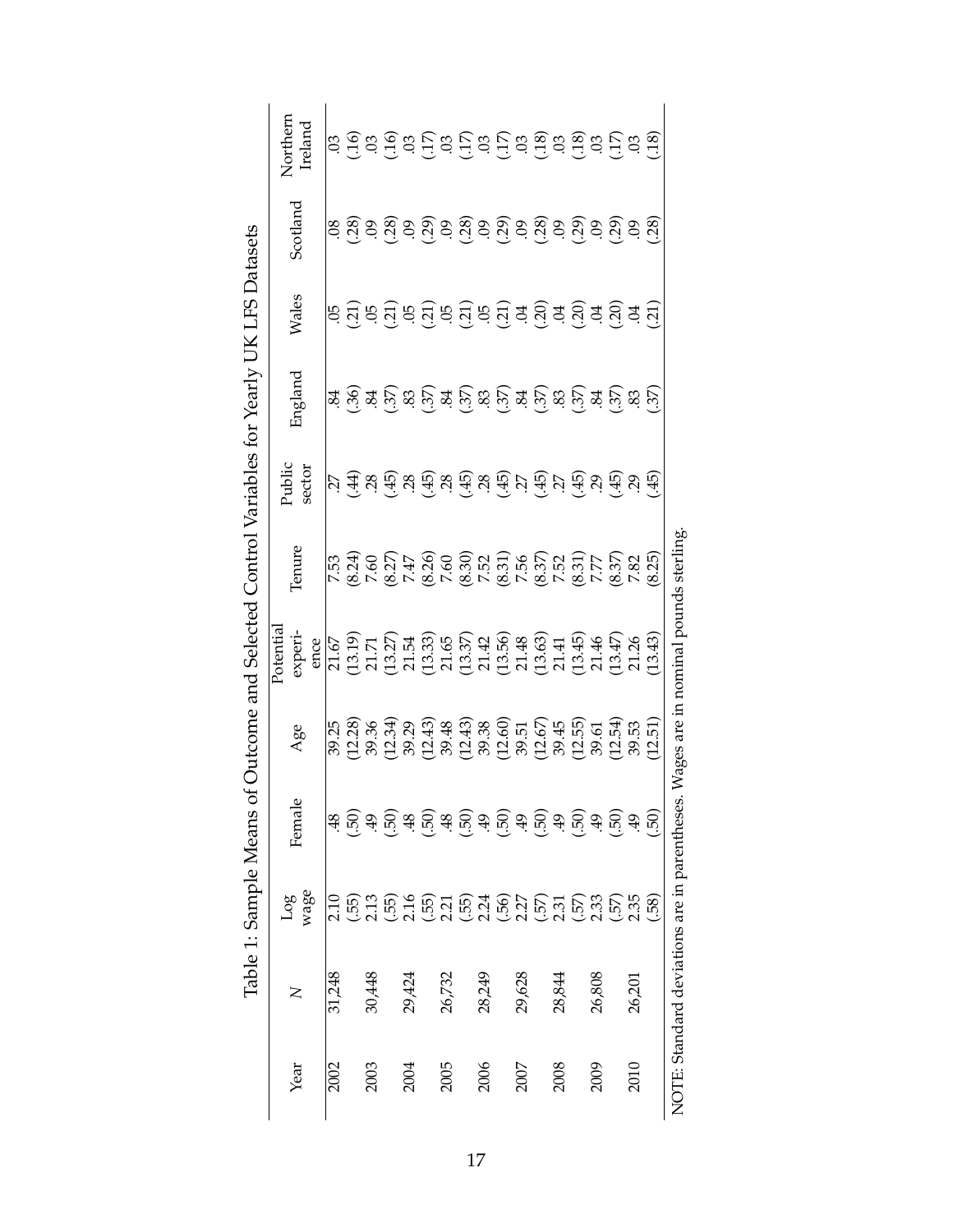|      | Table 2: A Comparison of Unexplained Components of Various |                                                                                                                                                                                                                                                                                                               |                                                                                                                                                                                                                                      |                                                                                                                                                                                              |                                                                                                                                                                                                                                                                                                               | Versions                                                                                                                                                                                                                                                                                                      | the<br>ð                                                                                                                                                                                                                                                                                            | Oaxaca-Blinder                                                                                                                                                                                                                 |
|------|------------------------------------------------------------|---------------------------------------------------------------------------------------------------------------------------------------------------------------------------------------------------------------------------------------------------------------------------------------------------------------|--------------------------------------------------------------------------------------------------------------------------------------------------------------------------------------------------------------------------------------|----------------------------------------------------------------------------------------------------------------------------------------------------------------------------------------------|---------------------------------------------------------------------------------------------------------------------------------------------------------------------------------------------------------------------------------------------------------------------------------------------------------------|---------------------------------------------------------------------------------------------------------------------------------------------------------------------------------------------------------------------------------------------------------------------------------------------------------------|-----------------------------------------------------------------------------------------------------------------------------------------------------------------------------------------------------------------------------------------------------------------------------------------------------|--------------------------------------------------------------------------------------------------------------------------------------------------------------------------------------------------------------------------------|
|      | Decomposition-in                                           |                                                                                                                                                                                                                                                                                                               |                                                                                                                                                                                                                                      | an Application to the UK Labor Market                                                                                                                                                        |                                                                                                                                                                                                                                                                                                               |                                                                                                                                                                                                                                                                                                               |                                                                                                                                                                                                                                                                                                     |                                                                                                                                                                                                                                |
| Year | Raw                                                        | $\hat{\tau}_{gap}$                                                                                                                                                                                                                                                                                            |                                                                                                                                                                                                                                      | $\hat{\tau}_{loss}$                                                                                                                                                                          | Reimers                                                                                                                                                                                                                                                                                                       | Cotton                                                                                                                                                                                                                                                                                                        | Neumark                                                                                                                                                                                                                                                                                             | Fortin                                                                                                                                                                                                                         |
| 2002 | .2306                                                      |                                                                                                                                                                                                                                                                                                               | $\hat{\tau}_{gain}^{ain}$                                                                                                                                                                                                            | 1559                                                                                                                                                                                         |                                                                                                                                                                                                                                                                                                               |                                                                                                                                                                                                                                                                                                               |                                                                                                                                                                                                                                                                                                     | 1632                                                                                                                                                                                                                           |
|      |                                                            |                                                                                                                                                                                                                                                                                                               |                                                                                                                                                                                                                                      |                                                                                                                                                                                              |                                                                                                                                                                                                                                                                                                               |                                                                                                                                                                                                                                                                                                               |                                                                                                                                                                                                                                                                                                     |                                                                                                                                                                                                                                |
| 2003 | $(0062)$<br>$2275$                                         |                                                                                                                                                                                                                                                                                                               |                                                                                                                                                                                                                                      |                                                                                                                                                                                              |                                                                                                                                                                                                                                                                                                               |                                                                                                                                                                                                                                                                                                               |                                                                                                                                                                                                                                                                                                     |                                                                                                                                                                                                                                |
|      | (.0063)                                                    | $\begin{array}{l} 1786 \\ 1783 \\ 1783 \\ 1760 \\ 1760 \\ 1760 \\ 1760 \\ 1760 \\ 1760 \\ 1760 \\ 1760 \\ 1760 \\ 1760 \\ 1760 \\ 1760 \\ 1760 \\ 1760 \\ 1760 \\ 1760 \\ 1760 \\ 1760 \\ 1760 \\ 1760 \\ 1760 \\ 1760 \\ 1760 \\ 1760 \\ 1760 \\ 1760 \\ 1760 \\ 1760 \\ 1760 \\ 1760 \\ 1760 \\ 1760 \\ 17$ | 06911, 1975<br>1976, 1980, 1980, 1980, 1980, 1980, 1980, 1980, 1980, 1980, 1980, 1980, 1980, 1980, 1980, 1980, 1980, 1980, 1<br>1980, 1980, 1980, 1980, 1980, 1980, 1980, 1980, 1980, 1980, 1980, 1980, 1980, 1980, 1980, 1980, 1980 | $(3060)$ $(3060)$ $(3060)$ $(3060)$ $(3060)$ $(3060)$ $(3060)$ $(3060)$ $(3060)$ $(3060)$ $(3060)$ $(3060)$ $(3060)$ $(3060)$ $(3060)$ $(3060)$ $(3060)$ $(3060)$ $(3060)$ $(3060)$ $(3060)$ | $\begin{array}{l} 1778 \\ 1778 \\ 1778 \\ 1778 \\ 1796 \\ 1796 \\ 1796 \\ 1796 \\ 1796 \\ 1796 \\ 1796 \\ 1796 \\ 1796 \\ 1796 \\ 1796 \\ 1796 \\ 1796 \\ 1796 \\ 1796 \\ 1796 \\ 1796 \\ 1796 \\ 1796 \\ 1796 \\ 1796 \\ 1796 \\ 1796 \\ 1796 \\ 1796 \\ 1796 \\ 1796 \\ 1796 \\ 1796 \\ 1796 \\ 1796 \\ 17$ | $\begin{array}{l} 1769 \\ 1771 \\ 1774 \\ 1790 \\ 1790 \\ 1790 \\ 1790 \\ 1790 \\ 1790 \\ 1790 \\ 1790 \\ 1790 \\ 1790 \\ 1790 \\ 1790 \\ 1790 \\ 1790 \\ 1790 \\ 1790 \\ 1790 \\ 1790 \\ 1790 \\ 1790 \\ 1790 \\ 1790 \\ 1790 \\ 1790 \\ 1790 \\ 1790 \\ 1790 \\ 1790 \\ 1790 \\ 1790 \\ 1790 \\ 1790 \\ 17$ | $\begin{array}{l} 1224 \\ 12042 \\ 12042 \\ 12042 \\ 12042 \\ 12042 \\ 12042 \\ 12042 \\ 12042 \\ 12042 \\ 12042 \\ 12042 \\ 12042 \\ 12042 \\ 12042 \\ 12042 \\ 12042 \\ 12042 \\ 12042 \\ 12042 \\ 12042 \\ 12042 \\ 12042 \\ 12042 \\ 12042 \\ 12042 \\ 12042 \\ 12042 \\ 12042 \\ 12042 \\ 120$ | $(0.055)$<br>$(0.055)$ $(0.055)$ $(0.055)$ $(0.055)$ $(0.055)$ $(0.055)$ $(0.055)$ $(0.055)$ $(0.055)$ $(0.055)$ $(0.055)$ $(0.055)$ $(0.055)$ $(0.055)$ $(0.055)$ $(0.055)$ $(0.055)$ $(0.055)$ $(0.055)$ $(0.055)$ $(0.055)$ |
| 2004 | .2066                                                      |                                                                                                                                                                                                                                                                                                               |                                                                                                                                                                                                                                      |                                                                                                                                                                                              |                                                                                                                                                                                                                                                                                                               |                                                                                                                                                                                                                                                                                                               |                                                                                                                                                                                                                                                                                                     |                                                                                                                                                                                                                                |
|      | $(0065)$<br>$2064$                                         |                                                                                                                                                                                                                                                                                                               |                                                                                                                                                                                                                                      |                                                                                                                                                                                              |                                                                                                                                                                                                                                                                                                               |                                                                                                                                                                                                                                                                                                               |                                                                                                                                                                                                                                                                                                     |                                                                                                                                                                                                                                |
| 2005 |                                                            |                                                                                                                                                                                                                                                                                                               |                                                                                                                                                                                                                                      |                                                                                                                                                                                              |                                                                                                                                                                                                                                                                                                               |                                                                                                                                                                                                                                                                                                               |                                                                                                                                                                                                                                                                                                     |                                                                                                                                                                                                                                |
|      | (0.0068)                                                   |                                                                                                                                                                                                                                                                                                               |                                                                                                                                                                                                                                      |                                                                                                                                                                                              |                                                                                                                                                                                                                                                                                                               |                                                                                                                                                                                                                                                                                                               |                                                                                                                                                                                                                                                                                                     |                                                                                                                                                                                                                                |
| 2006 |                                                            |                                                                                                                                                                                                                                                                                                               |                                                                                                                                                                                                                                      |                                                                                                                                                                                              |                                                                                                                                                                                                                                                                                                               |                                                                                                                                                                                                                                                                                                               |                                                                                                                                                                                                                                                                                                     |                                                                                                                                                                                                                                |
|      | (.0067)                                                    |                                                                                                                                                                                                                                                                                                               |                                                                                                                                                                                                                                      |                                                                                                                                                                                              |                                                                                                                                                                                                                                                                                                               |                                                                                                                                                                                                                                                                                                               |                                                                                                                                                                                                                                                                                                     |                                                                                                                                                                                                                                |
| 2007 | .1844                                                      |                                                                                                                                                                                                                                                                                                               |                                                                                                                                                                                                                                      |                                                                                                                                                                                              |                                                                                                                                                                                                                                                                                                               |                                                                                                                                                                                                                                                                                                               |                                                                                                                                                                                                                                                                                                     |                                                                                                                                                                                                                                |
|      | (.0067)                                                    |                                                                                                                                                                                                                                                                                                               |                                                                                                                                                                                                                                      |                                                                                                                                                                                              |                                                                                                                                                                                                                                                                                                               |                                                                                                                                                                                                                                                                                                               |                                                                                                                                                                                                                                                                                                     |                                                                                                                                                                                                                                |
| 2008 | .1936                                                      |                                                                                                                                                                                                                                                                                                               |                                                                                                                                                                                                                                      |                                                                                                                                                                                              |                                                                                                                                                                                                                                                                                                               |                                                                                                                                                                                                                                                                                                               |                                                                                                                                                                                                                                                                                                     |                                                                                                                                                                                                                                |
|      | (.0067)                                                    |                                                                                                                                                                                                                                                                                                               |                                                                                                                                                                                                                                      |                                                                                                                                                                                              |                                                                                                                                                                                                                                                                                                               |                                                                                                                                                                                                                                                                                                               |                                                                                                                                                                                                                                                                                                     |                                                                                                                                                                                                                                |
| 2009 | .1923                                                      |                                                                                                                                                                                                                                                                                                               |                                                                                                                                                                                                                                      |                                                                                                                                                                                              |                                                                                                                                                                                                                                                                                                               |                                                                                                                                                                                                                                                                                                               |                                                                                                                                                                                                                                                                                                     |                                                                                                                                                                                                                                |
|      | (0071)                                                     |                                                                                                                                                                                                                                                                                                               |                                                                                                                                                                                                                                      |                                                                                                                                                                                              |                                                                                                                                                                                                                                                                                                               |                                                                                                                                                                                                                                                                                                               |                                                                                                                                                                                                                                                                                                     |                                                                                                                                                                                                                                |
| 2010 | .1686                                                      |                                                                                                                                                                                                                                                                                                               |                                                                                                                                                                                                                                      |                                                                                                                                                                                              |                                                                                                                                                                                                                                                                                                               |                                                                                                                                                                                                                                                                                                               |                                                                                                                                                                                                                                                                                                     |                                                                                                                                                                                                                                |
|      | (.0073)                                                    | .0062                                                                                                                                                                                                                                                                                                         | .0074                                                                                                                                                                                                                                | 0064                                                                                                                                                                                         | .0062                                                                                                                                                                                                                                                                                                         | .0062                                                                                                                                                                                                                                                                                                         |                                                                                                                                                                                                                                                                                                     | (0063)                                                                                                                                                                                                                         |
|      | NOTE: Robust standard                                      | errors are in parentheses.                                                                                                                                                                                                                                                                                    |                                                                                                                                                                                                                                      |                                                                                                                                                                                              |                                                                                                                                                                                                                                                                                                               |                                                                                                                                                                                                                                                                                                               |                                                                                                                                                                                                                                                                                                     |                                                                                                                                                                                                                                |

|  | ĺ | varison of Unexplained Components of Various Versions of the Oaxaca-Blinder |  |  |  |  |
|--|---|-----------------------------------------------------------------------------|--|--|--|--|
|  |   | an Application to the UK Labor Market                                       |  |  |  |  |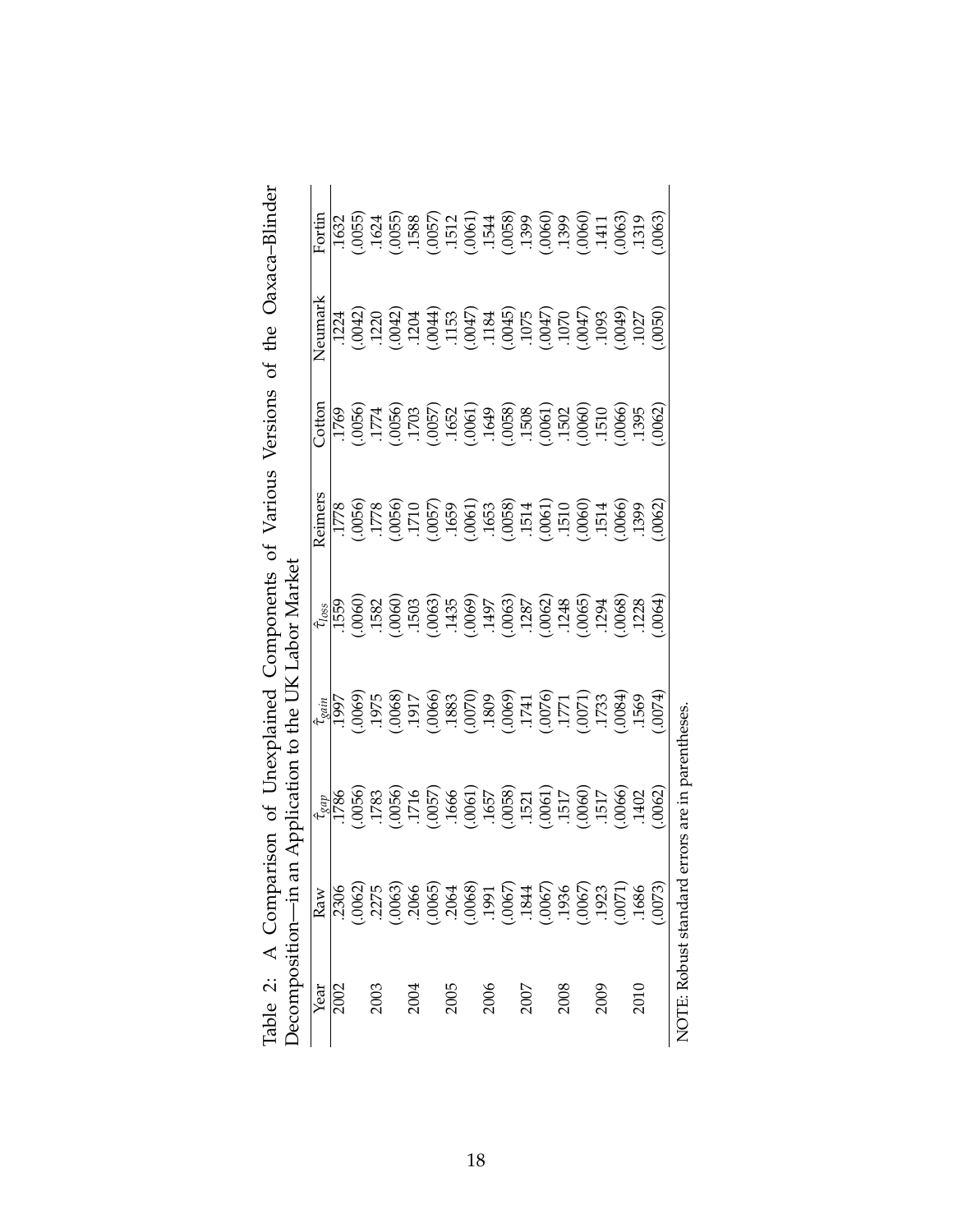|                                                               | Fortin              | $0154***$   | (.0020) | 159***                   |                       | $(0017)$<br>0128***   |                                                                                                                                  | $(0.0018)$<br>0154*** |                                          | $(0019)$<br>0114***<br>$(0019)$<br>0121*** |                       |      | $(0022)$<br>0118***   |      | $(0.0020)$<br>0106***   |      | (.0025) | 1083***   | (0100)  |                                                                                                                                                                                                |
|---------------------------------------------------------------|---------------------|-------------|---------|--------------------------|-----------------------|-----------------------|----------------------------------------------------------------------------------------------------------------------------------|-----------------------|------------------------------------------|--------------------------------------------|-----------------------|------|-----------------------|------|-------------------------|------|---------|-----------|---------|------------------------------------------------------------------------------------------------------------------------------------------------------------------------------------------------|
|                                                               | Neumark             | 0562***     | (.0024) | 1563***                  |                       | $(.0022)$<br>0512***  |                                                                                                                                  | $(.0022)$<br>0513***  |                                          | $(0024)$<br>0474***<br>0023)<br>0445***    |                       |      | $(0026)$<br>0448***   |      | $(0024)$<br>0425***     |      | (.0029) | 1375***   | .0022   | $\hat{\tau}_X$ , where $\hat{\tau}_X$ is listed in the column heading. Estimates<br>are listed in Table 2. Bootstrap standard errors of the estimated differences are based on 1,000 resamples |
| ponents of Other Versions of the Oaxaca-Blinder Decomposition | Cotton              | $0017***$   | (.0003) | 0009***                  | $(0.0003)$<br>0013*** |                       |                                                                                                                                  |                       | $(0.003)$<br>0014***<br>0004)<br>0009*** |                                            | $(0.0003)$<br>0013*** |      | $(0.0003)$<br>0015*** |      | (1000, 000)             |      | (.0003) | 0006**    | (5000.  | *Statistically significant at the 10% level; **at the 5% level; ***at the 1% level                                                                                                             |
|                                                               | Reimers             | $0008***$   | (.0002) | $0005***$                | $(.0001)$<br>0006***  |                       |                                                                                                                                  | $(.0002)$<br>0007***  |                                          | $(.0002)$<br>$0004***$                     | $(.0001)$<br>0006***  |      | $(.0002)$<br>0008***  |      | $(.0002)$<br>0004**     |      | .0002   | $0003**$  | .0001)  |                                                                                                                                                                                                |
|                                                               | $\hat{\tau}_{loss}$ | )227***     | (.0033) | $0201***$                |                       | $(0.0033)$<br>0213*** |                                                                                                                                  | $(0.0031)$<br>0231*** | $(0.034)$<br>0160***                     |                                            | $(0.0032)$<br>0233*** |      | $(0.0034)$<br>0269*** |      | $(0.033)$<br>0224***    |      | (0038)  | $174***$  | (.0033) | NOTE: All differences are computed as $\hat{\tau}_{gap}$ .                                                                                                                                     |
|                                                               | $\hat{\tau}_{gain}$ | $-0.0211**$ |         | $(.0031)$<br>$-.0192***$ |                       |                       | $(.0032)$<br>$-.0201***$<br>$(.0029)$<br>$(.0029)$<br>$(.0032)$<br>$(.0030)$<br>$(.0030)$<br>$(.0030)$<br>$(.0030)$<br>$(.0030)$ |                       |                                          |                                            |                       |      |                       |      | $(.0031)$<br>$.0216***$ |      | (.0037) | $0167***$ | (.0032) |                                                                                                                                                                                                |
|                                                               | Year                | 2002        |         | 2003                     |                       | 2004                  |                                                                                                                                  | 2005                  |                                          | 2006                                       |                       | 2007 |                       | 2008 |                         | 2009 |         | 2010      |         |                                                                                                                                                                                                |

Table 3: The Statistical Significance of Differences Between  $\hat{\tau}_{gap}$  and Unexplained Com-Table 3: The Statistical Significance of Differences Between ˆ*τgap* and Unexplained Com-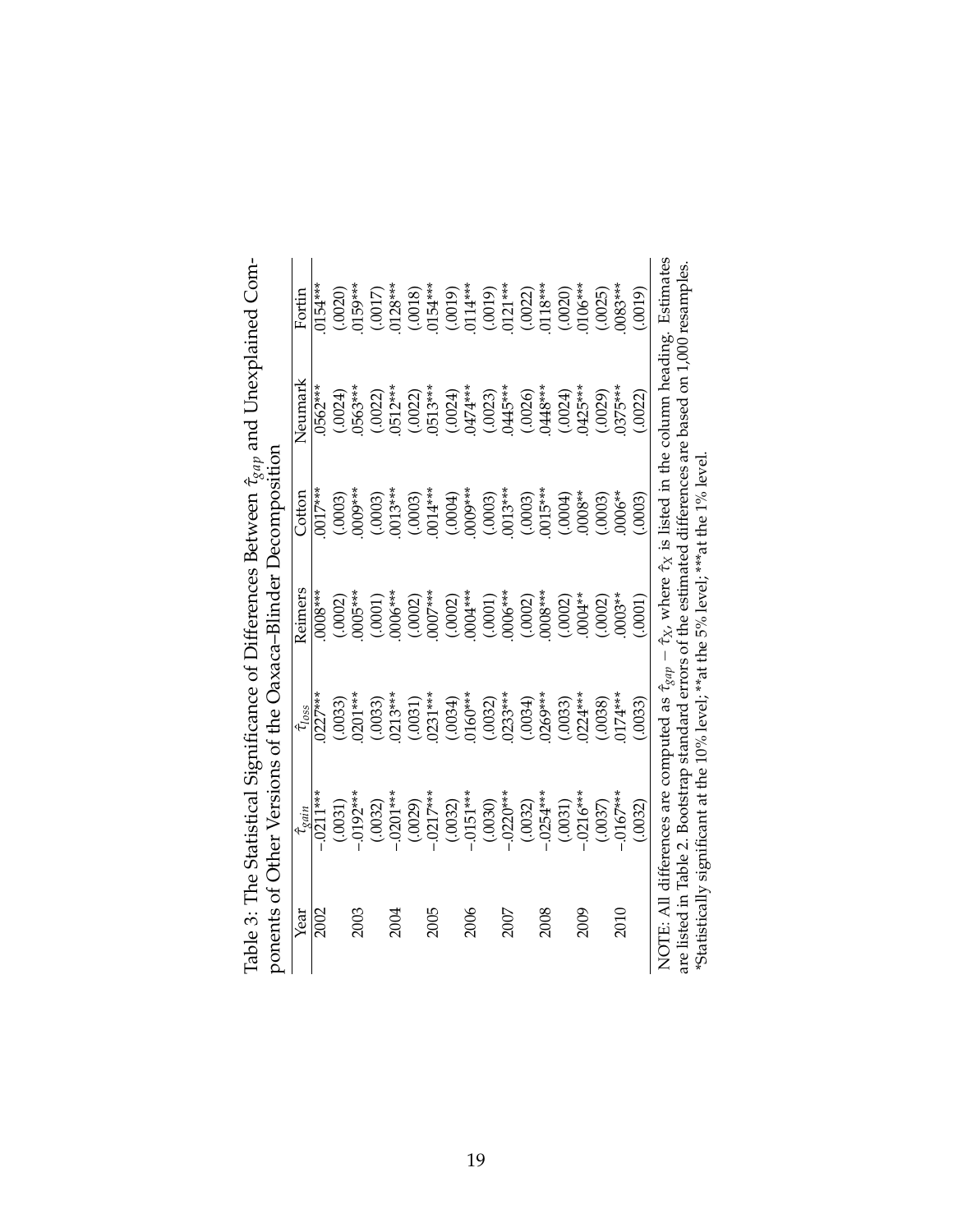| . Ic and Semiparametric Estimators of the Average Wage Gap, the Average Wage Gair |                                            |
|-----------------------------------------------------------------------------------|--------------------------------------------|
|                                                                                   |                                            |
|                                                                                   |                                            |
|                                                                                   |                                            |
|                                                                                   |                                            |
|                                                                                   |                                            |
|                                                                                   |                                            |
|                                                                                   |                                            |
|                                                                                   |                                            |
|                                                                                   |                                            |
|                                                                                   |                                            |
|                                                                                   |                                            |
|                                                                                   |                                            |
|                                                                                   |                                            |
|                                                                                   |                                            |
|                                                                                   |                                            |
|                                                                                   |                                            |
|                                                                                   |                                            |
|                                                                                   |                                            |
|                                                                                   |                                            |
|                                                                                   |                                            |
|                                                                                   |                                            |
|                                                                                   |                                            |
|                                                                                   |                                            |
|                                                                                   |                                            |
|                                                                                   |                                            |
|                                                                                   |                                            |
|                                                                                   |                                            |
|                                                                                   |                                            |
|                                                                                   | Ę                                          |
|                                                                                   |                                            |
|                                                                                   |                                            |
|                                                                                   |                                            |
|                                                                                   |                                            |
|                                                                                   |                                            |
|                                                                                   |                                            |
|                                                                                   |                                            |
|                                                                                   |                                            |
|                                                                                   |                                            |
|                                                                                   |                                            |
|                                                                                   |                                            |
|                                                                                   |                                            |
| Table 4: A Comparison of Various Parametri                                        | tor Men, and the Average Wage Loss tor Won |
|                                                                                   |                                            |
|                                                                                   |                                            |
|                                                                                   |                                            |

|      |                   | $\hat{\tau}_{gap}$                                                                                                             |                                                                                                                                                             |                                                        | $\hat{\tau}_{\varrho \alpha \dot{m}}$                                                                                                        |                                                                                                                                                                                                                                                                                                                                                                                                                          |                                                                                                      | $\hat{\tau}_{loss}$                                                                                                                                                                                                                                                                                                 |                                                                                                                                                                                                         |
|------|-------------------|--------------------------------------------------------------------------------------------------------------------------------|-------------------------------------------------------------------------------------------------------------------------------------------------------------|--------------------------------------------------------|----------------------------------------------------------------------------------------------------------------------------------------------|--------------------------------------------------------------------------------------------------------------------------------------------------------------------------------------------------------------------------------------------------------------------------------------------------------------------------------------------------------------------------------------------------------------------------|------------------------------------------------------------------------------------------------------|---------------------------------------------------------------------------------------------------------------------------------------------------------------------------------------------------------------------------------------------------------------------------------------------------------------------|---------------------------------------------------------------------------------------------------------------------------------------------------------------------------------------------------------|
| Year | 子<br>〇            | Stratification<br>and O-B                                                                                                      | $\frac{8}{10}$<br>Normalized<br>reweight                                                                                                                    | 子<br>〇                                                 | Stratification<br>and $O-B$                                                                                                                  | reweighting<br>Normalized                                                                                                                                                                                                                                                                                                                                                                                                | $O-B$                                                                                                | Stratification<br>and O–B                                                                                                                                                                                                                                                                                           | reweighting<br>Normalized                                                                                                                                                                               |
| 2002 | 1786              | 1717                                                                                                                           | 1710                                                                                                                                                        | 1997                                                   | 1957                                                                                                                                         | 2013                                                                                                                                                                                                                                                                                                                                                                                                                     | 1559                                                                                                 | 1488                                                                                                                                                                                                                                                                                                                | 1393                                                                                                                                                                                                    |
|      | .0056             | .0063)                                                                                                                         | (6200)                                                                                                                                                      | (6900)                                                 | (.0086)                                                                                                                                      | (0010)                                                                                                                                                                                                                                                                                                                                                                                                                   | .0060                                                                                                | .0065                                                                                                                                                                                                                                                                                                               |                                                                                                                                                                                                         |
| 2003 | 1783              | .1713                                                                                                                          | 1720                                                                                                                                                        |                                                        | .1889                                                                                                                                        | 1965                                                                                                                                                                                                                                                                                                                                                                                                                     | 1582                                                                                                 | 1551                                                                                                                                                                                                                                                                                                                |                                                                                                                                                                                                         |
|      | .0056)            | .0060                                                                                                                          | (0.088)                                                                                                                                                     | 1975<br>8000.                                          |                                                                                                                                              | (1945)                                                                                                                                                                                                                                                                                                                                                                                                                   | $(0060)$<br>1503                                                                                     | (6000,                                                                                                                                                                                                                                                                                                              | $(0.080)$ $(1.470)$ $(0.083)$ $(0.085)$ $(0.087)$ $(0.089)$ $(0.089)$ $(0.089)$ $(0.089)$ $(0.089)$ $(0.089)$ $(0.089)$ $(0.089)$ $(0.089)$ $(0.089)$ $(0.089)$ $(0.089)$ $(0.089)$ $(0.089)$ $(0.089)$ |
| 2004 | 1716              | .1685                                                                                                                          | .1666                                                                                                                                                       |                                                        |                                                                                                                                              |                                                                                                                                                                                                                                                                                                                                                                                                                          |                                                                                                      | .1444                                                                                                                                                                                                                                                                                                               |                                                                                                                                                                                                         |
|      | .0057             | .0060                                                                                                                          | (.0080)                                                                                                                                                     | T1917<br>T1910.                                        |                                                                                                                                              | (20102)                                                                                                                                                                                                                                                                                                                                                                                                                  |                                                                                                      |                                                                                                                                                                                                                                                                                                                     |                                                                                                                                                                                                         |
| 2005 | 1666              | 1617                                                                                                                           | .1625                                                                                                                                                       | .1883                                                  |                                                                                                                                              |                                                                                                                                                                                                                                                                                                                                                                                                                          |                                                                                                      |                                                                                                                                                                                                                                                                                                                     |                                                                                                                                                                                                         |
|      | (.0061)           | (.0066)                                                                                                                        | (1800)                                                                                                                                                      |                                                        |                                                                                                                                              | $\begin{array}{l} \textbf{(1900)} \\ \textbf{(10102)} \\ \textbf{(10102)} \\ \textbf{(10102)} \\ \textbf{(10102)} \\ \textbf{(10103)} \\ \textbf{(10119)} \\ \textbf{(10119)} \\ \textbf{(10119)} \\ \textbf{(10119)} \\ \textbf{(10119)} \\ \textbf{(10119)} \\ \textbf{(10119)} \\ \textbf{(10119)} \\ \textbf{(10119)} \\ \textbf{(10119)} \\ \textbf{(10119)} \\ \textbf{(10119)} \\ \textbf{(10119)} \\ \textbf{(1$ |                                                                                                      |                                                                                                                                                                                                                                                                                                                     |                                                                                                                                                                                                         |
| 2006 | .1657             | 1596                                                                                                                           | 1577                                                                                                                                                        |                                                        |                                                                                                                                              |                                                                                                                                                                                                                                                                                                                                                                                                                          |                                                                                                      |                                                                                                                                                                                                                                                                                                                     |                                                                                                                                                                                                         |
|      | (0058)            | (.0060)                                                                                                                        | (.0083)                                                                                                                                                     |                                                        |                                                                                                                                              |                                                                                                                                                                                                                                                                                                                                                                                                                          |                                                                                                      |                                                                                                                                                                                                                                                                                                                     |                                                                                                                                                                                                         |
| 2007 | .1521             | 1402                                                                                                                           | .1419                                                                                                                                                       |                                                        |                                                                                                                                              |                                                                                                                                                                                                                                                                                                                                                                                                                          |                                                                                                      |                                                                                                                                                                                                                                                                                                                     |                                                                                                                                                                                                         |
|      | $(0.061)$<br>1517 | (.0063)                                                                                                                        | (.0089)                                                                                                                                                     |                                                        |                                                                                                                                              |                                                                                                                                                                                                                                                                                                                                                                                                                          |                                                                                                      |                                                                                                                                                                                                                                                                                                                     |                                                                                                                                                                                                         |
| 2008 |                   | .1468                                                                                                                          | 1494                                                                                                                                                        |                                                        |                                                                                                                                              |                                                                                                                                                                                                                                                                                                                                                                                                                          |                                                                                                      |                                                                                                                                                                                                                                                                                                                     |                                                                                                                                                                                                         |
|      | (.0060)           | (.0062)                                                                                                                        | (.0082)                                                                                                                                                     | 1357<br>1700<br>1700 1700<br>1700 1700<br>1733<br>1733 |                                                                                                                                              | .0103)<br>1736                                                                                                                                                                                                                                                                                                                                                                                                           | $(0.063)$<br>$(1.435)$<br>$(0.069)$<br>$(0.063)$<br>$(0.062)$<br>$(1.287)$<br>$(0.065)$<br>$(1.294)$ |                                                                                                                                                                                                                                                                                                                     |                                                                                                                                                                                                         |
| 2009 | 1517              | 1446                                                                                                                           | .1449                                                                                                                                                       |                                                        |                                                                                                                                              |                                                                                                                                                                                                                                                                                                                                                                                                                          |                                                                                                      |                                                                                                                                                                                                                                                                                                                     |                                                                                                                                                                                                         |
|      | .0066             | (0070)                                                                                                                         | (.0086)                                                                                                                                                     | (10084)                                                | $(6079)$<br>$(6075)$<br>$(6075)$<br>$(6075)$<br>$(6075)$<br>$(6075)$<br>$(6075)$<br>$(6075)$<br>$(6075)$<br>$(6075)$<br>$(6075)$<br>$(6075)$ | 0112)<br>1634                                                                                                                                                                                                                                                                                                                                                                                                            | .0068)<br>.1228                                                                                      | $\begin{array}{l} 0.065 \\[-4pt] 0.073 \\[-4pt] 0.079 \\[-4pt] 0.079 \\[-4pt] 0.079 \\[-4pt] 0.006 \\[-4pt] 0.007 \\[-4pt] 0.007 \\[-4pt] 0.007 \\[-4pt] 0.007 \\[-4pt] 0.007 \\[-4pt] 0.007 \\[-4pt] 0.007 \\[-4pt] 0.007 \\[-4pt] 0.007 \\[-4pt] 0.007 \\[-4pt] 0.007 \\[-4pt] 0.007 \\[-4pt] 0.007 \\[-4pt] 0.0$ |                                                                                                                                                                                                         |
| 2010 | 1402              | 1367                                                                                                                           | .1373                                                                                                                                                       | 1569                                                   | 1571                                                                                                                                         |                                                                                                                                                                                                                                                                                                                                                                                                                          |                                                                                                      |                                                                                                                                                                                                                                                                                                                     |                                                                                                                                                                                                         |
|      | (.0062)           | (.0063)                                                                                                                        | (0.0084)                                                                                                                                                    | (10074)                                                | (6200)                                                                                                                                       | (0010.                                                                                                                                                                                                                                                                                                                                                                                                                   | .0064                                                                                                | .0066                                                                                                                                                                                                                                                                                                               | .0088                                                                                                                                                                                                   |
|      |                   | NOTE: Robust standard errors (O-B, stratification and<br>of equal size ( <i>i.e.</i> on the basis of the 20th, 40th, 60th, and | based on 1,000 resamples. The propensity score is estimated using a logit model. For stratification and Oaxaca-Blinder samples are divided into five strata |                                                        |                                                                                                                                              | $O-B$ ) and bootstrap standard errors (normalized reweighting) are in parentheses.<br>80th centile of the distribution of the estimated propensity score)                                                                                                                                                                                                                                                                |                                                                                                      |                                                                                                                                                                                                                                                                                                                     | The bootstrap is                                                                                                                                                                                        |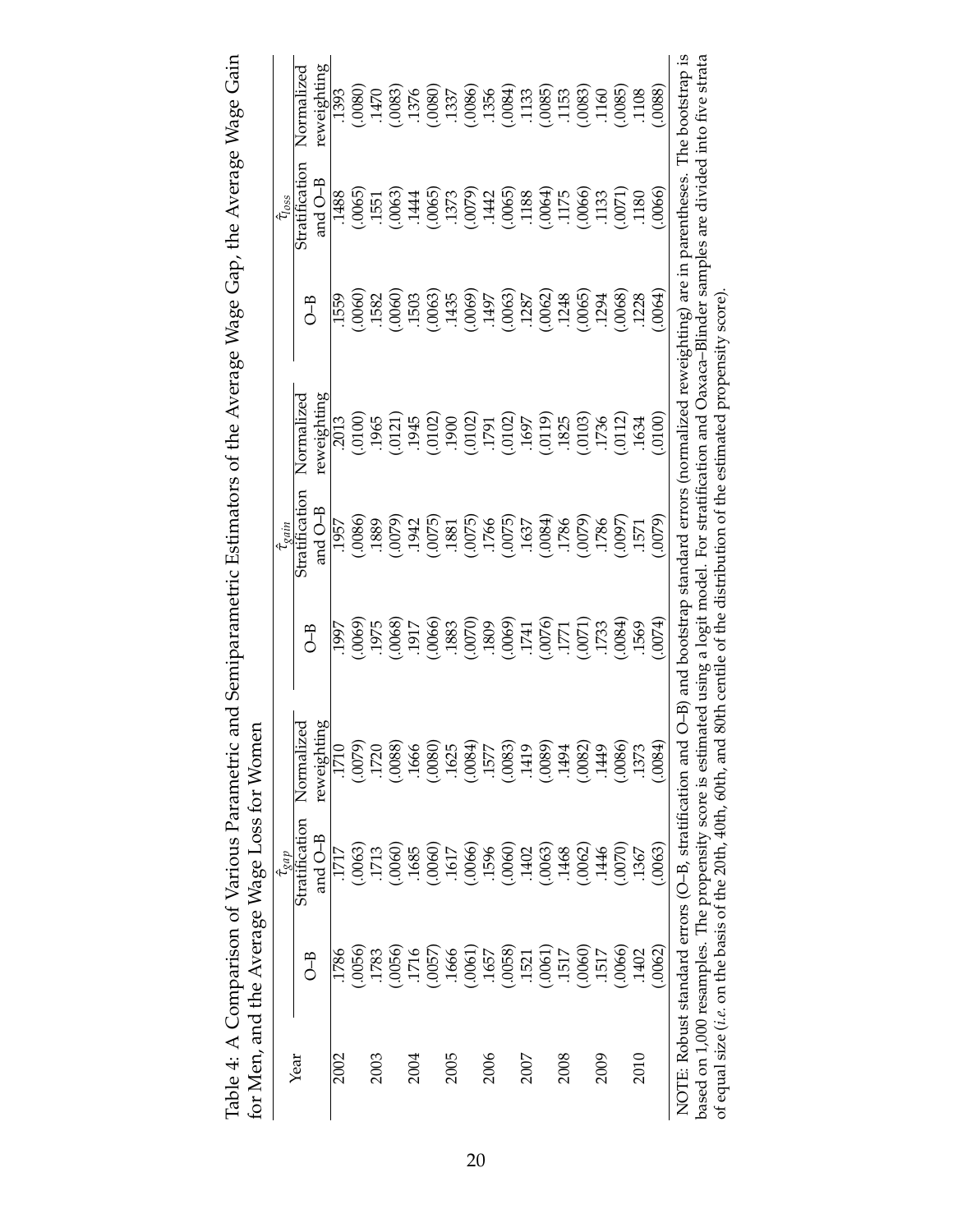## **References**

- <span id="page-22-8"></span>ALBRECHT, J., BJÖRKLUND, A. & VROMAN, S. (2003). Is there a glass ceiling in Sweden? *Journal of Labor Economics* 21, 145–177.
- <span id="page-22-9"></span>ARULAMPALAM, W., BOOTH, A. L. & BRYAN, M. L. (2007). Is there a glass ceiling over Europe? Exploring the gender pay gap across the wage distribution. *Industrial and Labor Relations Review* 60, 163–186.
- <span id="page-22-1"></span>BARSKY, R., BOUND, J., CHARLES, K. K. & LUPTON, J. P. (2002). Accounting for the black-white wealth gap: A nonparametric approach. *Journal of the American Statistical Association* 97, 663–673.
- <span id="page-22-2"></span>BLACK, D., HAVILAND, A., SANDERS, S. & TAYLOR, L. (2006). Why do minority men earn less? A study of wage differentials among the highly educated. *Review of Economics and Statistics* 88, 300–313.
- <span id="page-22-3"></span>BLACK, D. A., HAVILAND, A. M., SANDERS, S. G. & TAYLOR, L. J. (2008). Gender wage disparities among the highly educated. *Journal of Human Resources* 43, 630–659.
- <span id="page-22-7"></span>BLACKBURN, M. L. (2004). The role of test scores in explaining race and gender differences in wages. *Economics of Education Review* 23, 555–576.
- <span id="page-22-0"></span>BLINDER, A. S. (1973). Wage discrimination: Reduced form and structural estimates. *Journal of Human Resources* 8, 436–455.
- <span id="page-22-6"></span>BROWN, C. & CORCORAN, M. (1997). Sex-based differences in school content and the male-female wage gap. *Journal of Labor Economics* 15, 431–465.
- <span id="page-22-11"></span>BUSSO, M., DINARDO, J. & MCCRARY, J. (2014). New evidence on the finite sample properties of propensity score reweighting and matching estimators. *Review of Economics and Statistics* 96, 885–897.
- <span id="page-22-5"></span>CHERNOZHUKOV, V., FERNÁNDEZ-VAL, I. & MELLY, B. (2013). Inference on counterfactual distributions. *Econometrica* 81, 2205–2268.
- <span id="page-22-10"></span>CHZHEN, Y. & MUMFORD, K. (2011). Gender gaps across the earnings distribution for full-time employees in Britain: Allowing for sample selection. *Labour Economics* 18, 837–844.
- <span id="page-22-4"></span>COTTON, J. (1988). On the decomposition of wage differentials. *Review of Economics and Statistics* 70, 236–243.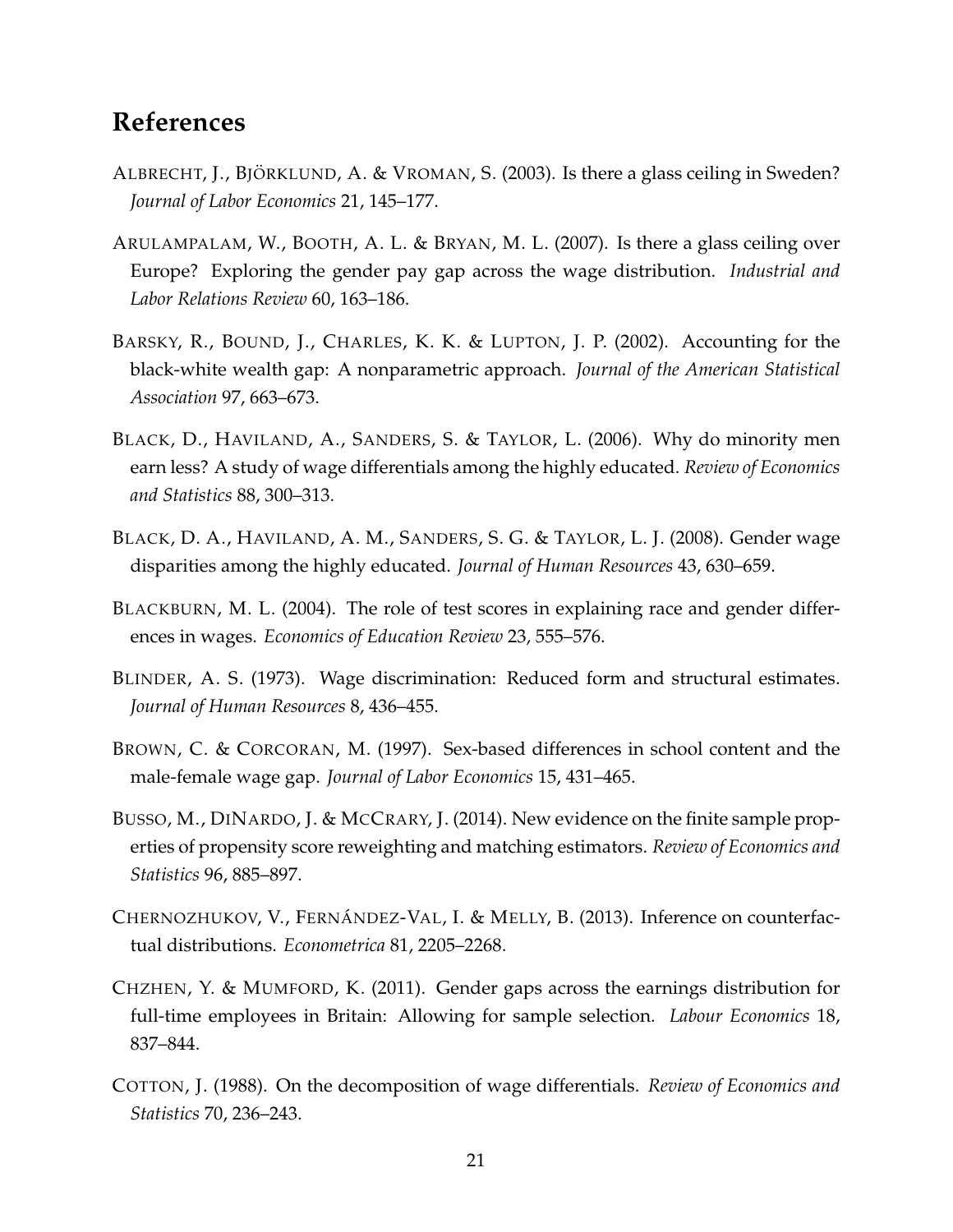- <span id="page-23-10"></span>DE LA RICA, S., DOLADO, J. J. & LLORENS, V. (2008). Ceilings or floors? Gender wage gaps by education in Spain. *Journal of Population Economics* 21, 751–776.
- <span id="page-23-9"></span>DEHEJIA, R. H. & WAHBA, S. (1999). Causal effects in nonexperimental studies: Reevaluating the evaluation of training programs. *Journal of the American Statistical Association* 94, 1053–1062.
- <span id="page-23-4"></span>DINARDO, J., FORTIN, N. M. & LEMIEUX, T. (1996). Labor market institutions and the distribution of wages, 1973–1992: A semiparametric approach. *Econometrica* 64, 1001– 1044.
- <span id="page-23-6"></span>DUNCAN, G. M. & LEIGH, D. E. (1985). The endogeneity of union status: An empirical test. *Journal of Labor Economics* 3, 385–402.
- <span id="page-23-8"></span>ELDER, T. E., GODDEERIS, J. H. & HAIDER, S. J. (2010). Unexplained gaps and Oaxaca– Blinder decompositions. *Labour Economics* 17, 284–290.
- <span id="page-23-5"></span>FIRPO, S., FORTIN, N. & LEMIEUX, T. (2007). Decomposing wage distributions using recentered influence function regressions. Unpublished.
- <span id="page-23-0"></span>FORTIN, N., LEMIEUX, T. & FIRPO, S. (2011). Decomposition methods in economics. In: *Handbook of Labor Economics* (ASHENFELTER, O. & CARD, D., eds.), vol. 4A. Elsevier.
- <span id="page-23-7"></span>FORTIN, N. M. (2005). Gender role attitudes and the labour-market outcomes of women across OECD countries. *Oxford Review of Economic Policy* 21, 416–438.
- <span id="page-23-2"></span>FORTIN, N. M. (2008). The gender wage gap among young adults in the United States: The importance of money versus people. *Journal of Human Resources* 43, 884–918.
- <span id="page-23-3"></span>FRÖLICH, M. (2007). Propensity score matching without conditional independence assumption – with an application to the gender wage gap in the United Kingdom. *Econometrics Journal* 10, 359–407.
- <span id="page-23-11"></span>GREINER, D. J. & RUBIN, D. B. (2011). Causal effects of perceived immutable characteristics. *Review of Economics and Statistics* 93, 775–785.
- <span id="page-23-1"></span>HOLLAND, P. W. (1986). Statistics and causal inference. *Journal of the American Statistical Association* 81, 945–960.
- <span id="page-23-12"></span>HUBER, M. (2014). Causal pitfalls in the decomposition of wage gaps. *Journal of Business & Economic Statistics* (forthcoming).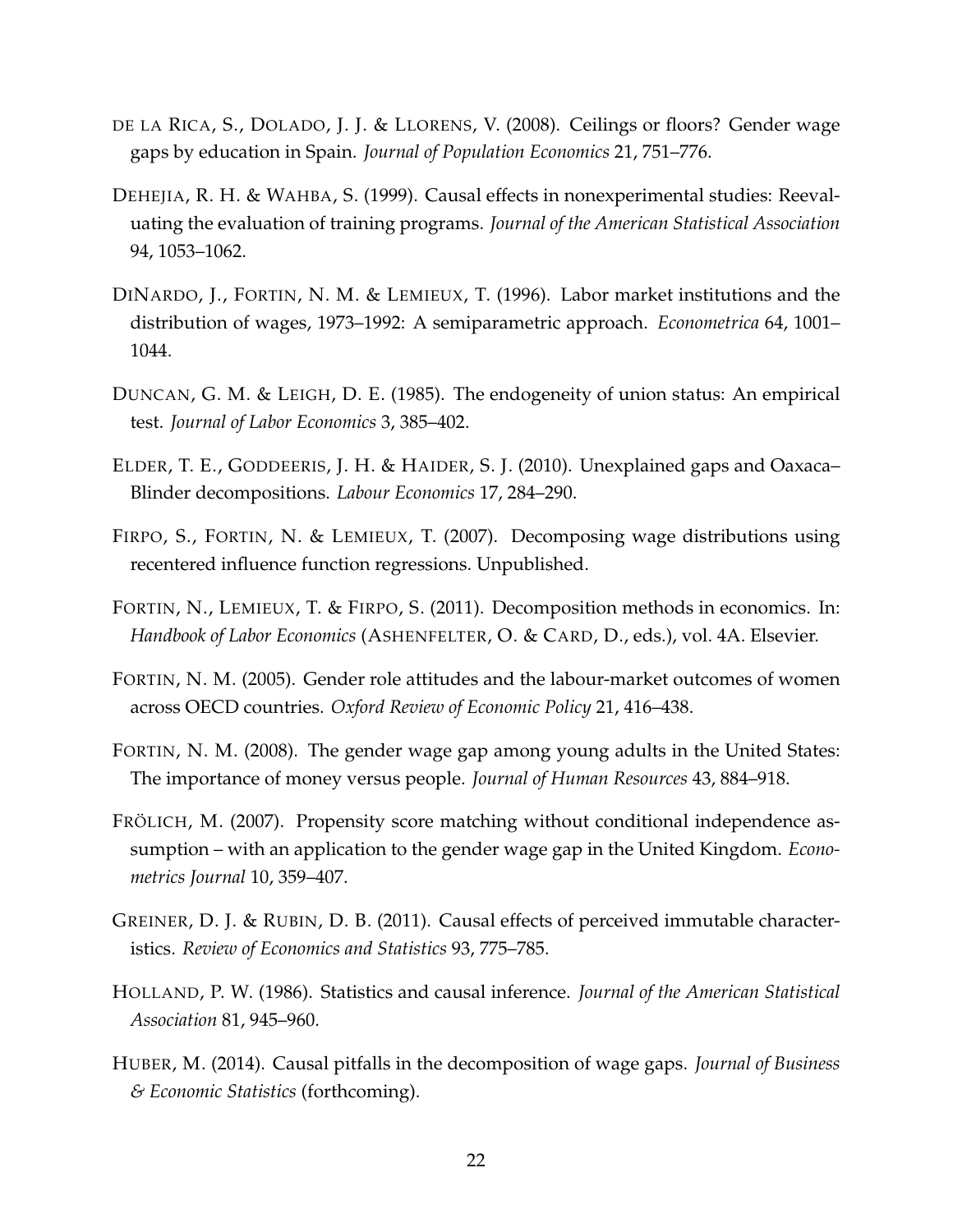- <span id="page-24-10"></span>ICHINO, A. & MORETTI, E. (2009). Biological gender differences, absenteeism, and the earnings gap. *American Economic Journal: Applied Economics* 1, 183–218.
- <span id="page-24-2"></span>IMBENS, G. W. & WOOLDRIDGE, J. M. (2009). Recent developments in the econometrics of program evaluation. *Journal of Economic Literature* 47, 5–86.
- <span id="page-24-13"></span>JANN, B. (2008). The Blinder–Oaxaca decomposition for linear regression models. *Stata Journal* 8, 453–479.
- <span id="page-24-4"></span>JUHN, C., MURPHY, K. M. & PIERCE, B. (1993). Wage inequality and the rise in returns to skill. *Journal of Political Economy* 101, 410–442.
- <span id="page-24-1"></span>KLINE, P. (2011). Oaxaca–Blinder as a reweighting estimator. *American Economic Review: Papers & Proceedings* 101, 532–537.
- <span id="page-24-14"></span>KUNZE, A. (2008). Gender wage gap studies: Consistency and decomposition. *Empirical Economics* 35, 63–76.
- <span id="page-24-9"></span>LEIBBRANDT, A. & LIST, J. A. (2014). Do women avoid salary negotiations? Evidence from a large-scale natural field experiment. *Management Science* (forthcoming).
- <span id="page-24-7"></span>LOURY, L. D. (1997). The gender earnings gap among college-educated workers. *Industrial and Labor Relations Review* 50, 580–593.
- <span id="page-24-5"></span>MACHADO, J. A. F. & MATA, J. (2005). Counterfactual decomposition of changes in wage distributions using quantile regression. *Journal of Applied Econometrics* 20, 445–465.
- <span id="page-24-8"></span>MACHIN, S. & PUHANI, P. A. (2003). Subject of degree and the gender wage differential: Evidence from the UK and Germany. *Economics Letters* 79, 393–400.
- <span id="page-24-12"></span>MANNING, A. & SWAFFIELD, J. (2008). The gender gap in early-career wage growth. *Economic Journal* 118, 983–1024.
- <span id="page-24-6"></span>MELLY, B. (2005). Decomposition of differences in distribution using quantile regression. *Labour Economics* 12, 577–590.
- <span id="page-24-0"></span>MELLY, B. (2006). Applied quantile regression. PhD dissertation.
- <span id="page-24-3"></span>MORA, R. (2008). A nonparametric decomposition of the Mexican American average wage gap. *Journal of Applied Econometrics* 23, 463–485.
- <span id="page-24-11"></span>MUELLER, G. & PLUG, E. (2006). Estimating the effect of personality on male and female earnings. *Industrial and Labor Relations Review* 60, 3–22.